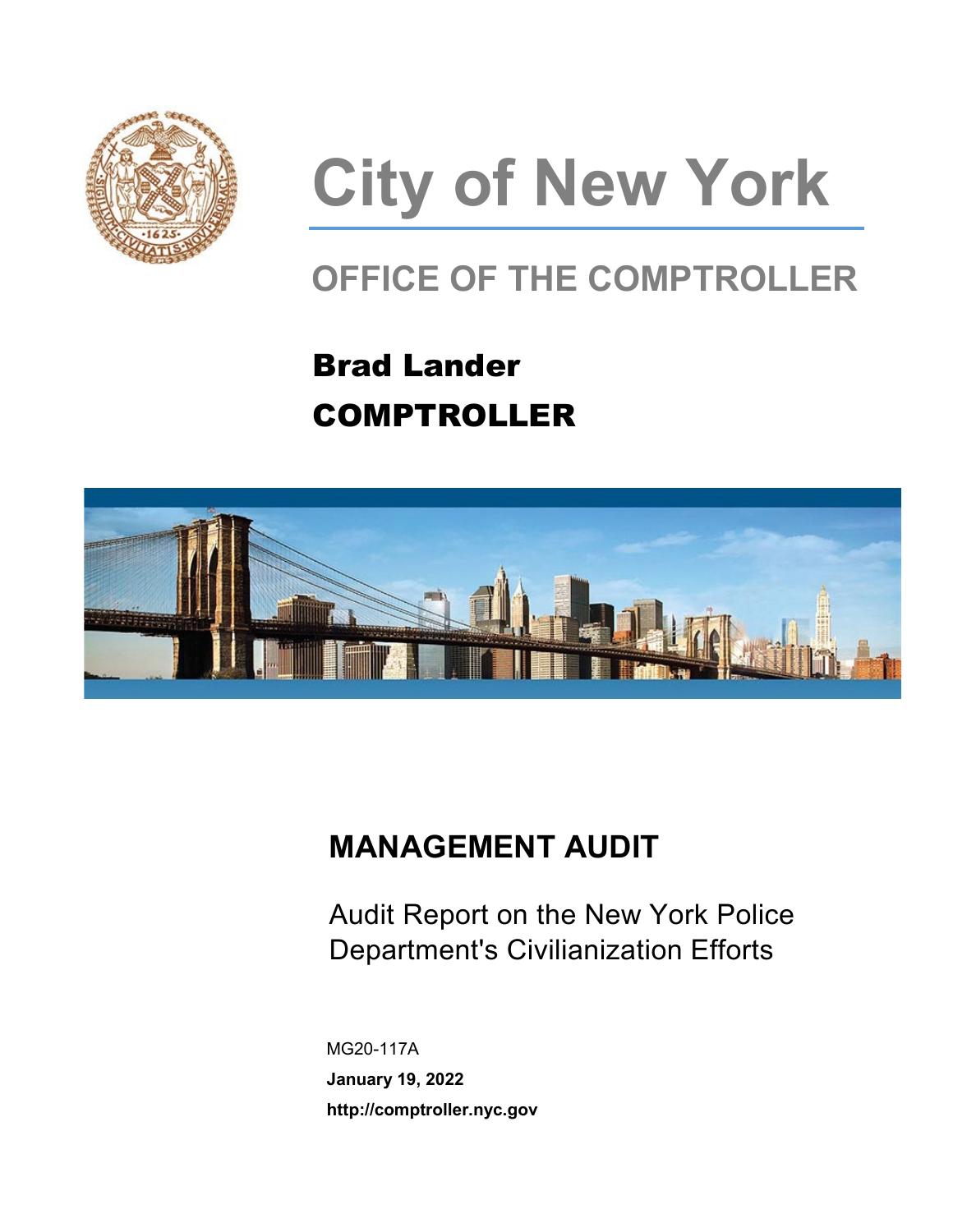

#### THE CITY OF NEW YORK **OFFICE OF THE COMPTROLLER BRAD LANDER**

January 19, 2022

To the Residents of the City of New York:

My office has audited the New York City Police Department (NYPD) to assess the NYPD's efforts in identifying positions that can be civilianized and evaluate the NYPD's ongoing efforts toward this goal.

The audit found that while the NYPD has made efforts to civilianize a number of positions within various units in the agency, those efforts have not been systematic and have been delayed when compared to the NYPD's own timetables. Moreover, the NYPD was not able to provide supporting data for the progress it has reported to the City Council, and the data they provided was not internally consistent. In addition, the NYPD refused to provide requested information pertaining to a list and pay scale of uniformed staff which could have allowed our office to evaluate potential savings from civilianization.

To address these issues, the audit makes four recommendations that the NYPD should ensure that it: (1) captures and maintains verifiable supporting evidence of its activities, determinations, and results; (2) converts those civilianizable duties and positions to civilian jobs within reasonable timeframes; (3) develops and implements written management policies and procedures for a comprehensive, continuous, and documented process of identifying civilianizable duties and positions; and (4) has the capacity to produce and appropriately share the data and other records it maintains related to the civilianization process to determine if it is meeting the objectives of its civilianization mandate.

The results of the audit have been discussed with NYPD officials throughout the audit, and the draft report was shared with the NYPD on December 9, 2021. NYPD officials' comments have been considered in preparing this report.

If you have any questions concerning this report, please e-mail my Audit Bureau at audit@comptroller.nyc.gov.

Sincerely.

**Brad Lander** 

DAVID N. DINKINS MUNICIPAL BUILDING . 1 CENTRE STREET, 5TH Floor . NEW YORK, NY 10007 PHONE: (212) 669-3500 · @NYCCOMPTROLLER WWW.COMPTROLLER.NYC.GOV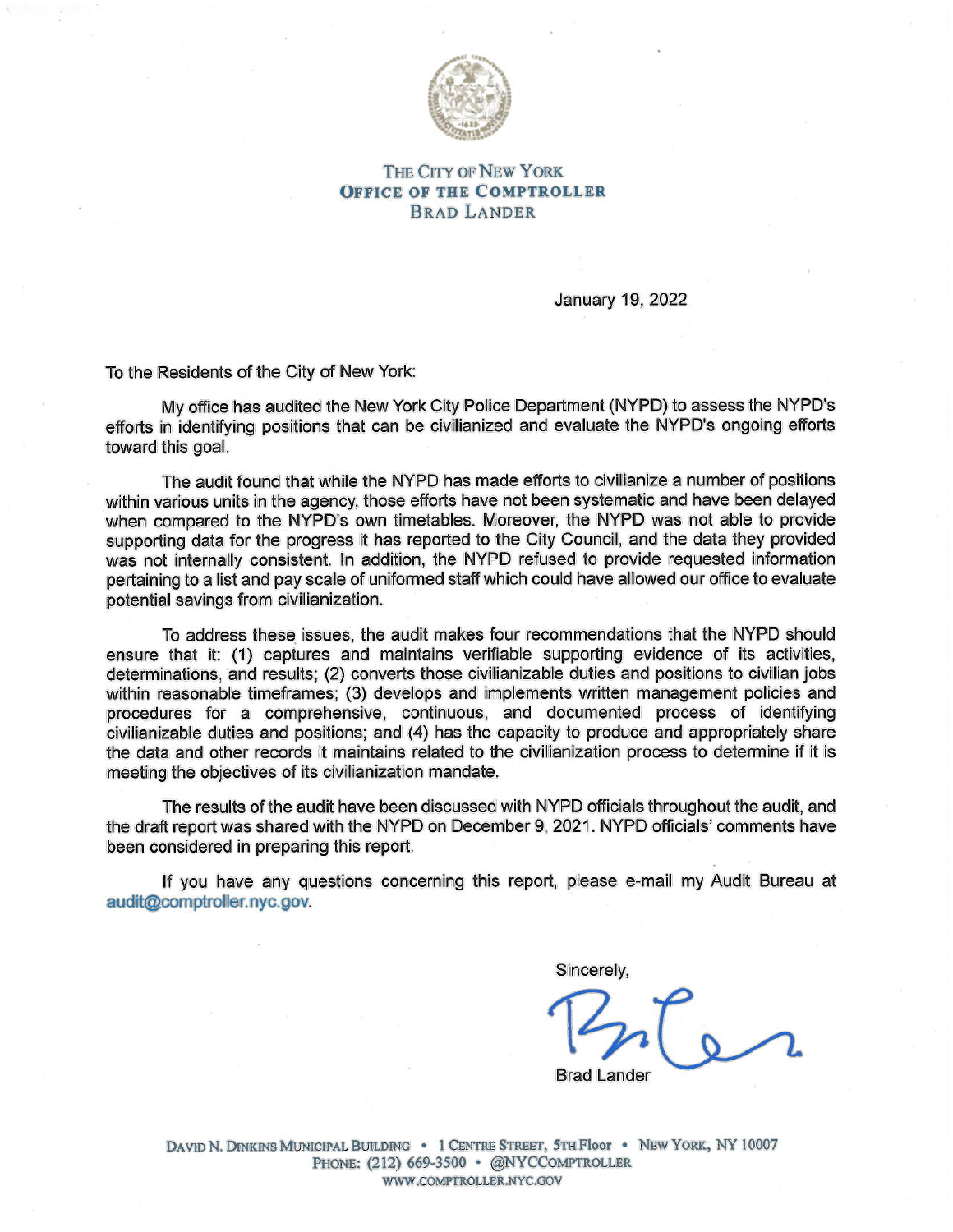# **TABLE OF CONTENTS**

| Data Provided by the NYPD Does Not Reconcile with Data That It Submitted to the |  |
|---------------------------------------------------------------------------------|--|
|                                                                                 |  |
|                                                                                 |  |
|                                                                                 |  |
| The NYPD Failed to Demonstrate That It Established Adequate Civilianization     |  |
|                                                                                 |  |
|                                                                                 |  |
|                                                                                 |  |

### **ADDENDUM**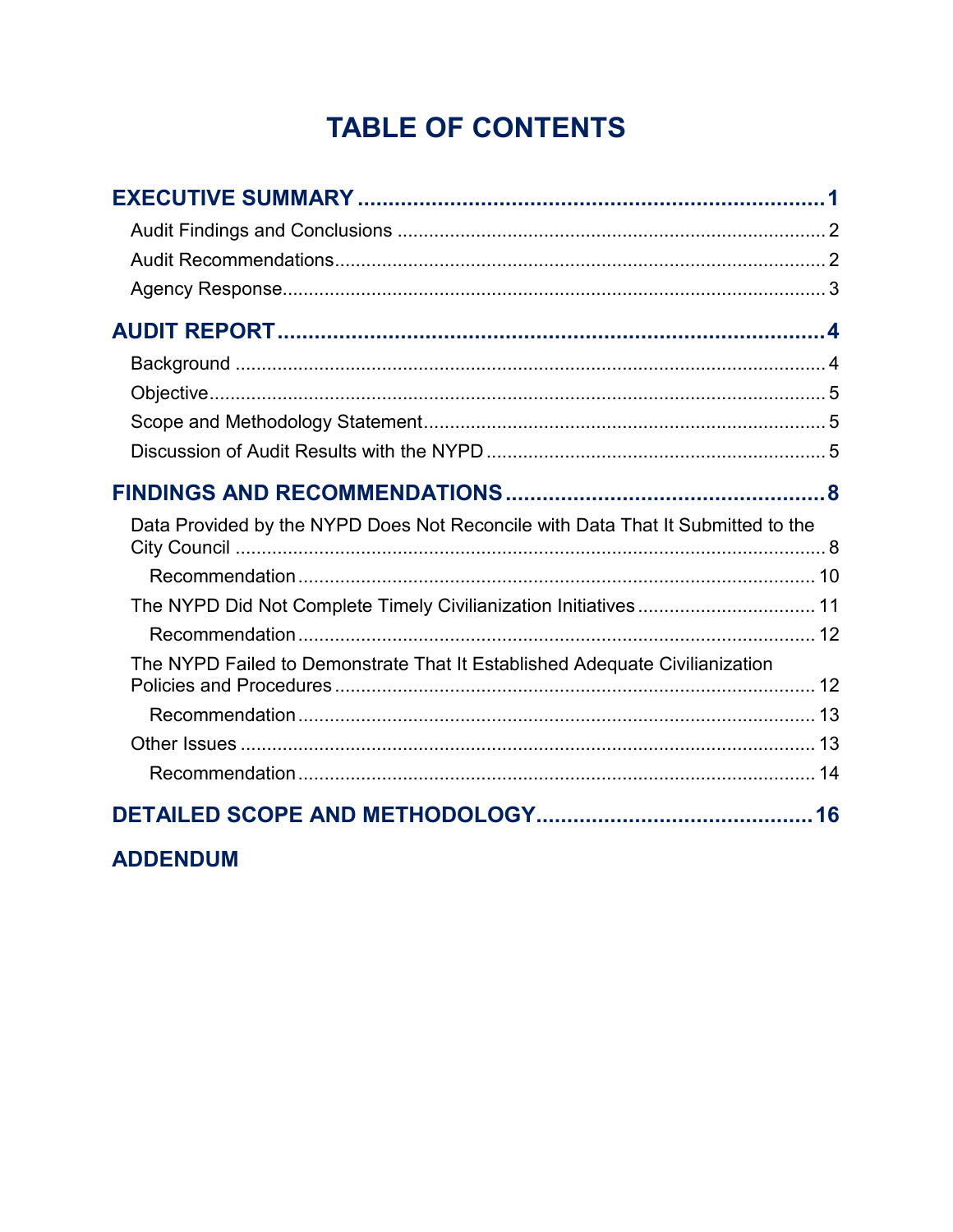# **CITY OF NEW YORK OFFICE OF THE COMPTROLLER MANAGEMENT AUDIT**

# **Audit Report on the New York City Police Department**'**s Civilianization Efforts**

# **MG20-117A**

# **EXECUTIVE SUMMARY**

<span id="page-3-0"></span>The New York City Police Department (NYPD), established in 1845, is the largest municipal police department in the United States and is responsible for policing more than eight million New York City (City) residents. One of the agency's goals is "to enhance the quality of life in New York City by working in partnership with the community to enforce the law, preserve peace, protect the people, reduce fear, and maintain order."

Civilianization is a process by which the NYPD identifies positions in the agency that do not need to be performed by uniformed personnel and replaces them with civilian employees. A New York City Comptroller's Office audit report issued in 2002 determined that the City lost \$24.4 million in annual potential cost savings because the NYPD did not civilianize positions in administrative units.<sup>[1](#page-3-1)</sup> The City Council has also called for civilianization "[t]o reduce the number of police officers working in civilian positions to maximize enforcement strength of the [NYPD], and to allocate City resources as budgeted."

The NYPD designed its most recent formal civilianization initiative in Fiscal Year 2016, which called for the NYPD to hire 415 civilians. The NYPD completed this initiative by March 31, 2019. The NYPD by then had identified another 368 additional positions that it intended to civilianize, different than the 415 positions previously identified—this initiative has not been completed as of the issued date of this report.

According to the Fiscal Year 2020 Mayor's Management Report, the NYPD employed nearly 36,000 officers and 17,500 civilians during that year. According to the Comprehensive Annual Financial Reports issued by the Comptroller's Office for Fiscal Years 2019 and 2020, the NYPD spent \$5.30 billion and \$5.45 billion, respectively, for personal services during those years. The adopted budget for Fiscal Year 2021 included \$4.80 billion for personal services in the NYPD.

<span id="page-3-1"></span> $\overline{\phantom{a}}$ <sup>1</sup> Audit #MG02-164F, Follow-up Audit Report on the Opportunities for Savings in Administrative Units through Civilianization in the New York City Police Department; Issued on May 31, 2002.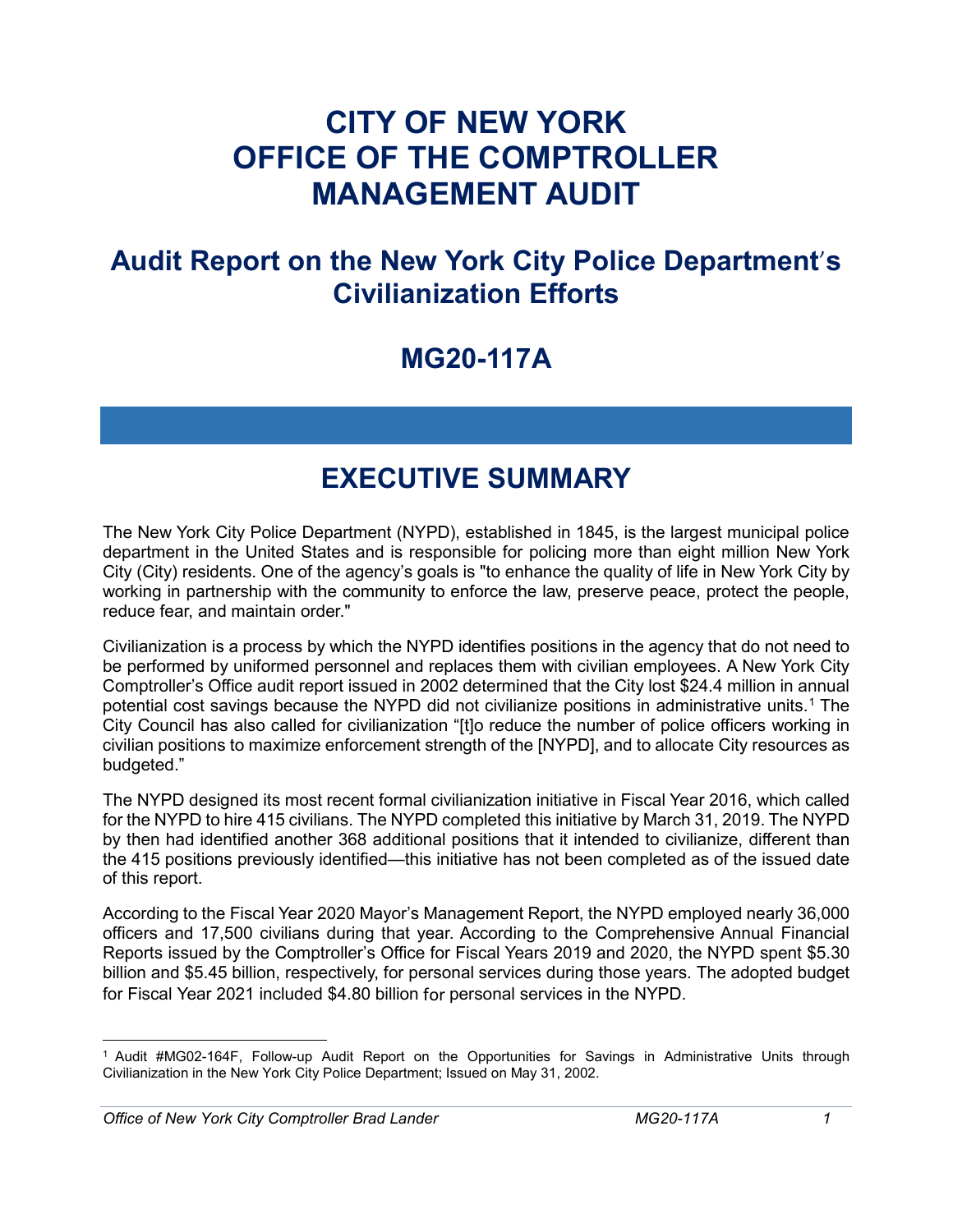# <span id="page-4-0"></span>**Audit Findings and Conclusions**

While the NYPD has made efforts to civilianize a number of positions within various units in the agency, those efforts have not been systematic and have been delayed when compared to the NYPD's own timetables. Moreover, the NYPD was not able to provide supporting data for the progress it has reported to the City Council.

The NYPD reported to the City Council that its efforts resulted in the civilianization of 415 positions in Fiscal Years 2016 through 2019 in the following titles: Police Administrative Aide, Crime Analyst, Auto Service Worker and Evidence Property Control Specialist. However, our review of the data the NYPD provided in support of its claimed civilianization of 415 positions found that the agency was unable to substantiate its reported civilianization of 415 positions. Rather, the evidence the NYPD provided was not internally consistent, nor was it consistent with the corresponding data it submitted to the City Council. Consequently, the audit cannot assess the degree to which the figures the NYPD reported to the City Council accurately represent actual civilianized positions.

Additionally, according to the NYPD's own reports, it did not civilianize the 415 positions until March 31, 2019, 21 months past the target date. Furthermore, although the NYPD reportedly had identified as many as 368 additional civilianizable positions as of May 2019, the agency acknowledged that as of April 2021 it had not yet actually civilianized any of those positions.

Moreover, the NYPD lacks documented policies and procedures governing the civilianization process which may have contributed to the weaknesses that we found in its efforts. And finally, the NYPD declined to provide information from its records pertaining to a comprehensive list of uniformed staff. As a result, we were unable to estimate the savings that the NYPD had achieved, could have achieved, and could potentially achieve in the future through civilianization efforts.

The above-described weaknesses, if not corrected, will likely continue to hinder management's efforts to effectively utilize civilianization to help increase the number of officers it can assign fulltime to policing duties and to realize related cost savings.

# <span id="page-4-1"></span>**Audit Recommendations**

To address the issues raised by this audit, we make four recommendations that the NYPD should:

- Ensure that it captures and maintains verifiable supporting evidence of its activities, determinations, and results, pertaining to: (a) the identification of civilianizable duties and positions; and (b) its progress in converting them.
- Ensure that when it identifies duties performed and/or positions occupied by uniformed personnel that are appropriate for civilian personnel, it converts those duties and positions to civilian jobs in a timely manner, within reasonable time frames.
- Develop, disseminate, and implement written management policies and procedures for a comprehensive, continuous, and documented process of identifying duties and positions assigned to uniformed personnel that can be civilianized, as well as methods for implementing and documenting those conversions in a reasonable time frame.
- Ensure it has the capacity to produce and appropriately share the data and other records it maintains related to personnel and the civilianization process to enable it and the public to determine if it is meeting the objectives of its civilianization mandate.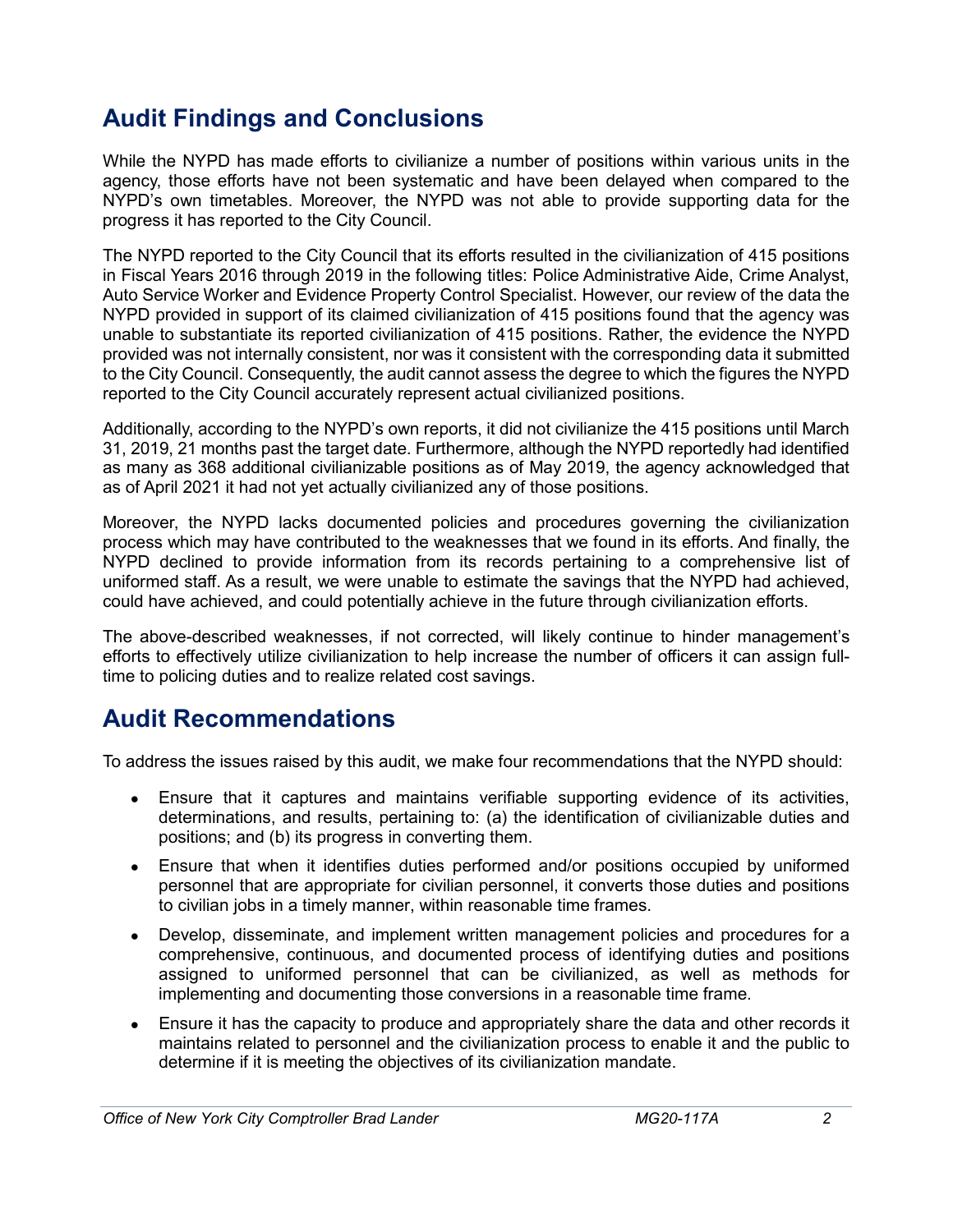# <span id="page-5-0"></span>**Agency Response**

In its response, the NYPD agreed to implement one of the audit's four recommendations (#3 develop, disseminate, and implement written management policies and procedures) and contended that it was already in compliance with another (#1—maintain supporting evidence of its activities, determinations, and results). However, that assertion is belied by our audit findings. Of the remaining two recommendations, the NYPD disagreed with one (#2—convert duties and positions to civilian jobs in a timely manner) and did not address the other one (#4—ensure that it has the capacity to produce and share data and records related to the civilianization process).

The NYPD also objected to the report's methodology and presentation of its findings. After carefully reviewing the NYPD's arguments, we found no basis to change any of the report's findings or conclusions.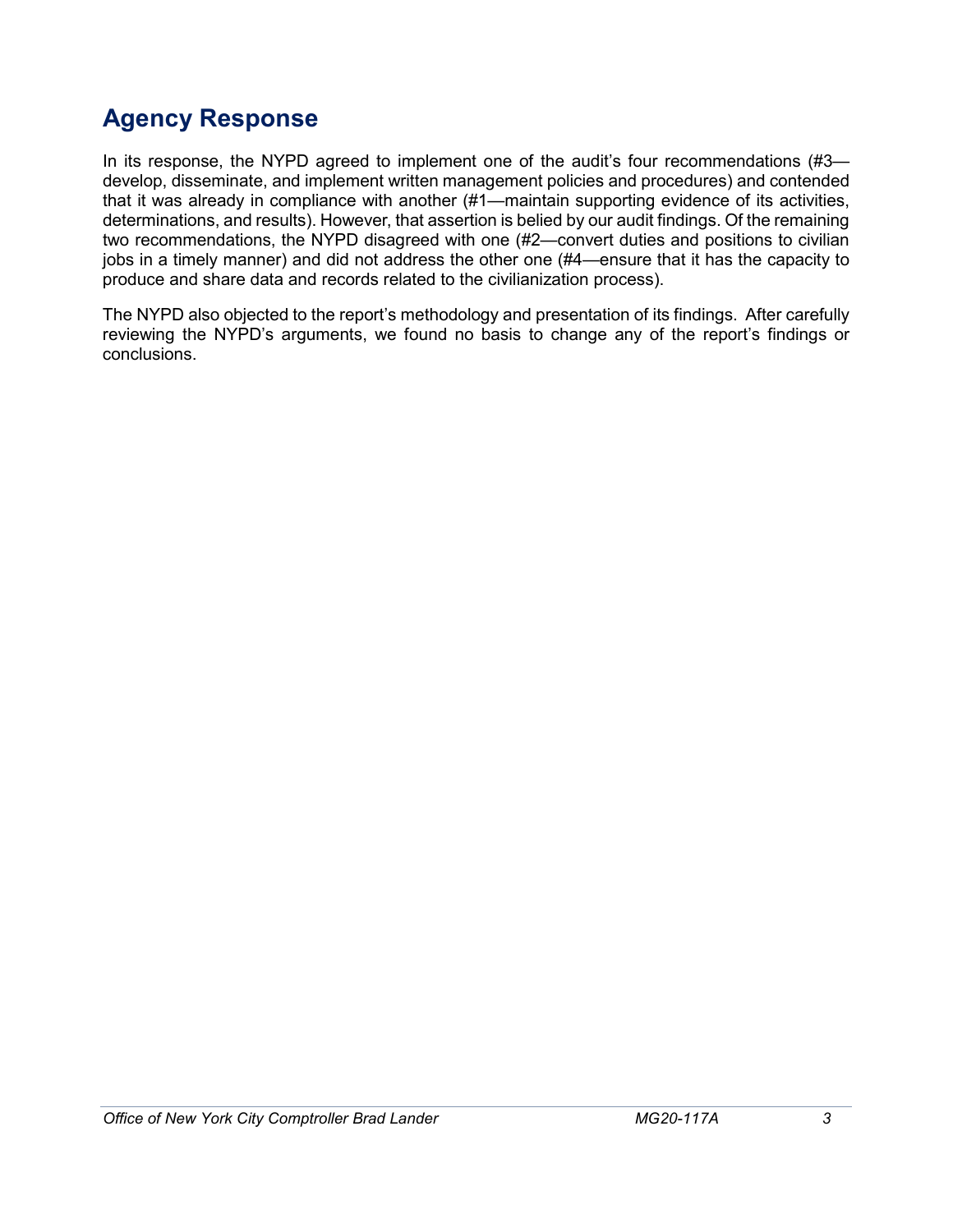# **AUDIT REPORT**

# <span id="page-6-1"></span><span id="page-6-0"></span>**Background**

The NYPD, established in 1845, is the largest municipal police department in the United States with an excess of 50,000 employees—and is responsible for policing more than eight million City residents. As reflected in its mission statement, one of the agency's goals is "to enhance the quality of life in New York City by working in partnership with the community to enforce the law, preserve peace, protect the people, reduce fear, and maintain order."

Civilianization is a process by which the NYPD identifies positions in the agency that do not need to be performed by uniformed personnel and replaces them with civilian employees. By changing staffing in this way, the City can potentially save millions of dollars annually because uniformed personnel are generally paid higher salaries in comparison to non-uniformed personnel. Nonetheless, at times uniformed personnel have been assigned to perform tasks that can be performed by non-uniformed civilian staff. As a result, civilianizing appropriate positions has been a long standing concern at the NYPD and other agencies with uniformed personnel.

A 1999 New York City Comptroller's audit report identified 20,801 civilianizable NYPD positions between the years 1972 to 1996 and found that the NYPD had civilianized only 30 percent of those positions. A follow-up audit report issued in 2002 determined that the NYPD had civilianized another 500 positions in its precincts, but not any of the positions in its administrative units, resulting in the City's loss of \$[2](#page-6-2)4.4 million in annual potential cost savings.<sup>2</sup>

The City Council has also called for civilianization "[t]o reduce the number of police officers working in civilian positions to maximize enforcement strength of the [NYPD], and to allocate City resources as budgeted." According to a City Council report, "[t]he Administration added to the Fiscal 2015 Budget \$13 million for uniform overtime to put officers on patrol, while waiting for civilian hires to be assigned to their posts." According to that report, the salary for the civilian hires was estimated at \$6.2 million. Based on that estimate, hiring civilians who would replace the uniformed staff in performing administrative duties and eliminating overtime payments to the uniformed staff would have generated a potential cost savings of \$6.8 million.<sup>[3](#page-6-3)</sup>

The NYPD designed its most recent formal civilianization initiative in Fiscal Year 2016, which called for the NYPD to hire 415 civilians in four titles: 120 Police Administrative Aides, 100 Crime Analysts, 100 Auto Service Workers, and 95 Evidence Property Control Specialists. Hiring those 415 staff was supposed to result in the reassignment of Police Officers—who had been performing administrative tasks—back to full-time neighborhood policing. The NYPD had planned to conclude that civilianization initiative by the end of Fiscal Year 2017.[4](#page-6-4) However, according to the NYPD, it did not civilianize the 415 positions until March 31, 2019, 21 months past the target date.

<span id="page-6-2"></span>l <sup>2</sup> Audit #MG02-164F, *Follow-up Audit Report on the Opportunities for Savings in Administrative Units through Civilianization in the New York City Police Department*; Issued on May 31, 2002.

<span id="page-6-3"></span><sup>3</sup> *Report on the Fiscal 2016 Preliminary Budget* and the *Fiscal 2015 Preliminary Mayor's Management Report*; issued on March 12, 2015.

<span id="page-6-4"></span><sup>4</sup> *City Council Report on the Fiscal 2017 Preliminary Budget* and the *Fiscal 2016 Preliminary Mayor's Management Report for NYPD*, issued on March 21, 2016.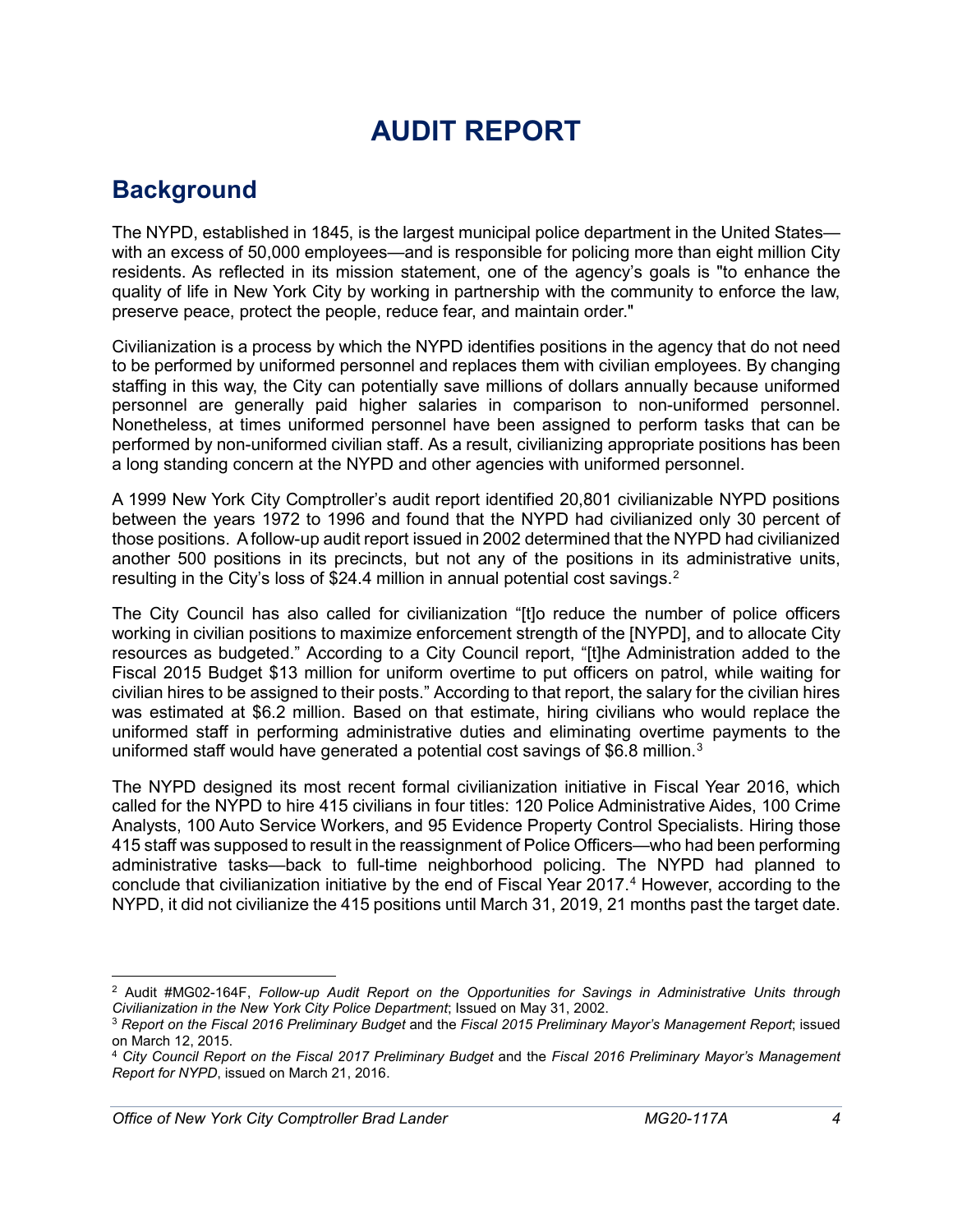Thereafter, in its ten year strategy plan for the NYPD, issued May 15, 2019, the City Council stated that identifying opportunities to improve efficiency is crucial for an effective government and stated that the NYPD has had success in the past with civilianization efforts.<sup>[5](#page-7-3)</sup> According to the May 2019 City Council report, the NYPD by then had identified another 368 positions that it intended to civilianize, in addition to the 415 positions the NYPD had previously identified in its Fiscal Year 201[6](#page-7-4) civilianization initiative. $6$ 

According to the Fiscal Year 2020 Mayor's Management Report, the NYPD employed nearly 36,000 officers and 17,500 civilians during that year. According to the Comprehensive Annual Financial Reports issued by the Comptroller's Office for Fiscal Years 2019 and 2020, the NYPD spent \$5.30 billion and \$5.45 billion, respectively, for personal services during those years. The adopted budget for personal services for Fiscal Year 2021 was \$4.80 billion.

# <span id="page-7-0"></span>**Objective**

The objective of this audit was to assess the NYPD's efforts in identifying positions that can be civilianized and evaluate the NYPD's ongoing efforts toward this goal.

# <span id="page-7-1"></span>**Scope and Methodology Statement**

We conducted this performance audit in accordance with generally accepted government auditing standards. Those standards require that we plan and perform the audit to obtain sufficient, appropriate evidence to provide a reasonable basis for our findings and conclusions based on our audit objective. We believe that the evidence obtained provides a reasonable basis for our findings and conclusions based on our audit objective. This audit was conducted in accordance with the audit responsibilities of the City Comptroller as set forth in Chapter 5, §93, of the New York City Charter.

The scope of this audit was July 1, 2017 through September 30, 2021.

Please refer to the Detailed Scope and Methodology at the end of this report for the specific procedures and tests that were conducted.

# <span id="page-7-2"></span>**Discussion of Audit Results with the NYPD**

The matters covered in this report were discussed with NYPD officials during and at the conclusion of this audit. A preliminary draft report was sent to the NYPD and was discussed with NYPD officials at an exit conference held on December 6, 2021. On December 9, 2021, we submitted a draft report to the NYPD with a request for comments. We received a written response from the NYPD on December 23, 2021.

<span id="page-7-3"></span>l <sup>5</sup> Report to the Committee on Finance and the Committee on Public Safety on the Fiscal 2020 Executive Plan, the Ten-*Year Capital Strategy for Fiscal 2020-2029, and Fiscal 2020 Executive Capital Commitment Plan; New York Police Department*; issued on May 15, 2019 by the City Council.

<span id="page-7-4"></span><sup>&</sup>lt;sup>6</sup> Report to the Committee on Finance and the Committee on Public Safety on the Fiscal 2020 Executive Plan, the Ten-*Year Capital Strategy for Fiscal 2020-2029*, and *Fiscal 2020 Executive Capital Commitment Plan for NYPD*; issued on May 15, 2019. The 368 new positions are in the following eight titles that the NYPD believes can be civilianized: Police Administrative Aid, Public Health Assistant, Evidence Property Control Specialist, Management Auditors, Quality Assurance Specialist, Auto Service Worker, Auto Mechanic, and Police Attendant.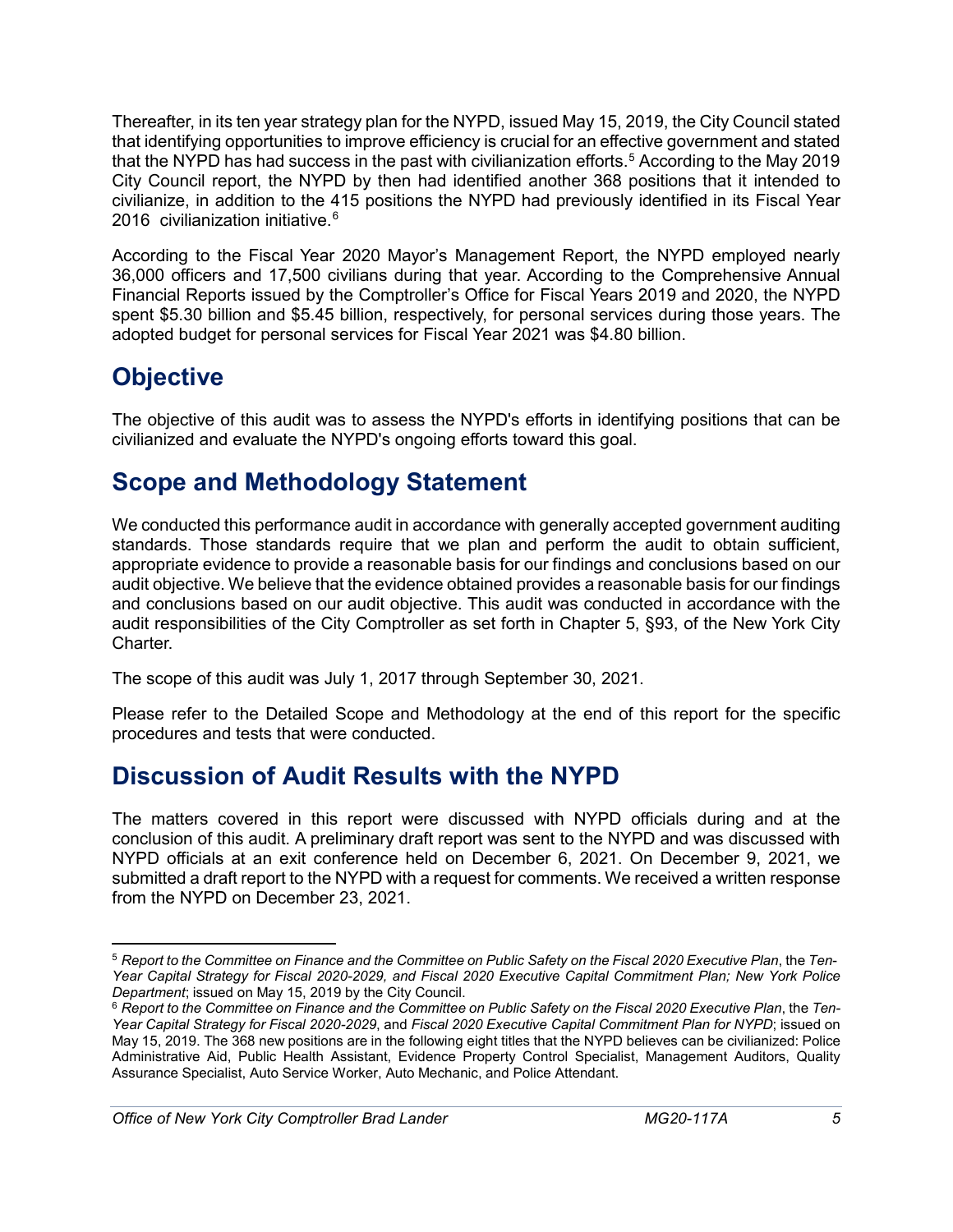In its response, the NYPD agreed to implement one of the audit's four recommendations (#3 develop and implement written procedures) and contended that it was already in compliance with another (#1—maintain supporting evidence of its activities, determinations, and results). However, that assertion is belied by our audit findings. Of the remaining two recommendations, the NYPD disagreed with one (#2—convert duties and positions to civilian jobs in a timely manner) and did not address the other one (#4—ensure that it has the capacity to produce and share data and records related to the civilianization process).

The NYPD also objected to the report's methodology and presentation of its findings. First, the NYPD contends that the report does not account for the original premise of the civilianization initiative. The NYPD states,

[t]he Comptroller's Office failed to understand that the initiative was not a straight one of one replacement of officers with civilians but rather shifting specific responsibility that could be carried out by their civilian counterparts and therefore permit officers to carry out their various patrol duties.

The NYPD fails to identify the portion of the report that supports the basis for its contention that we state that the initiative represents a "one for one" staff replacement. We make no such argument—either explicitly or implicitly—anywhere in this report. Instead, as stated in the methodology section of this report, the audit focused on determining whether the NYPD achieved its own goal of hiring 415 civilians in four designated positions.

Second, the NYPD contends that the report contains "unrealistic explanations of data collected." The NYPD states,

Police officers are tasked with a multitude of responsibilities, some of which can be undertaken by a civilian. The Comptroller's Office requested a comprehensive employee roster. Employee rosters of this magnitude would encompass the entire Department and NYPD communicated that this information is not provided due to security risks to members of the Department. However, to be supportive of the process, we suggested that they obtain the information from the City's Payroll Management System. . . . There is a misunderstanding regarding the duties of an officer which not only include patrolling but also administrative duties.

The NYPD fails to explain why it believes that the same information it suggested we obtain from the Payroll Management System (PMS) would have constituted a security risk had the NYPD itself provided that information. As we state in the methodology section of this report, we made no request for detailed responsibilities associated with individual police officers. The NYPD does not indicate the nature of the purported security risk so we are unable to assess the veracity of its claim. Consequently, we find that the NYPD's argument has no merit.

Third, the NYPD argues that the report's methodology is flawed, stating,

NYPD made great efforts to reproduce the values presented in Table 1 without success, except for the values in Column 2, which NYPD provided. NYPD did not receive the methodology until two days before the draft report was shared. In their methods, excluded from their calculations were individuals who resigned/ terminated after they had been hired therefore implying that NYPD did not accomplish their hiring goal until much later than actuality.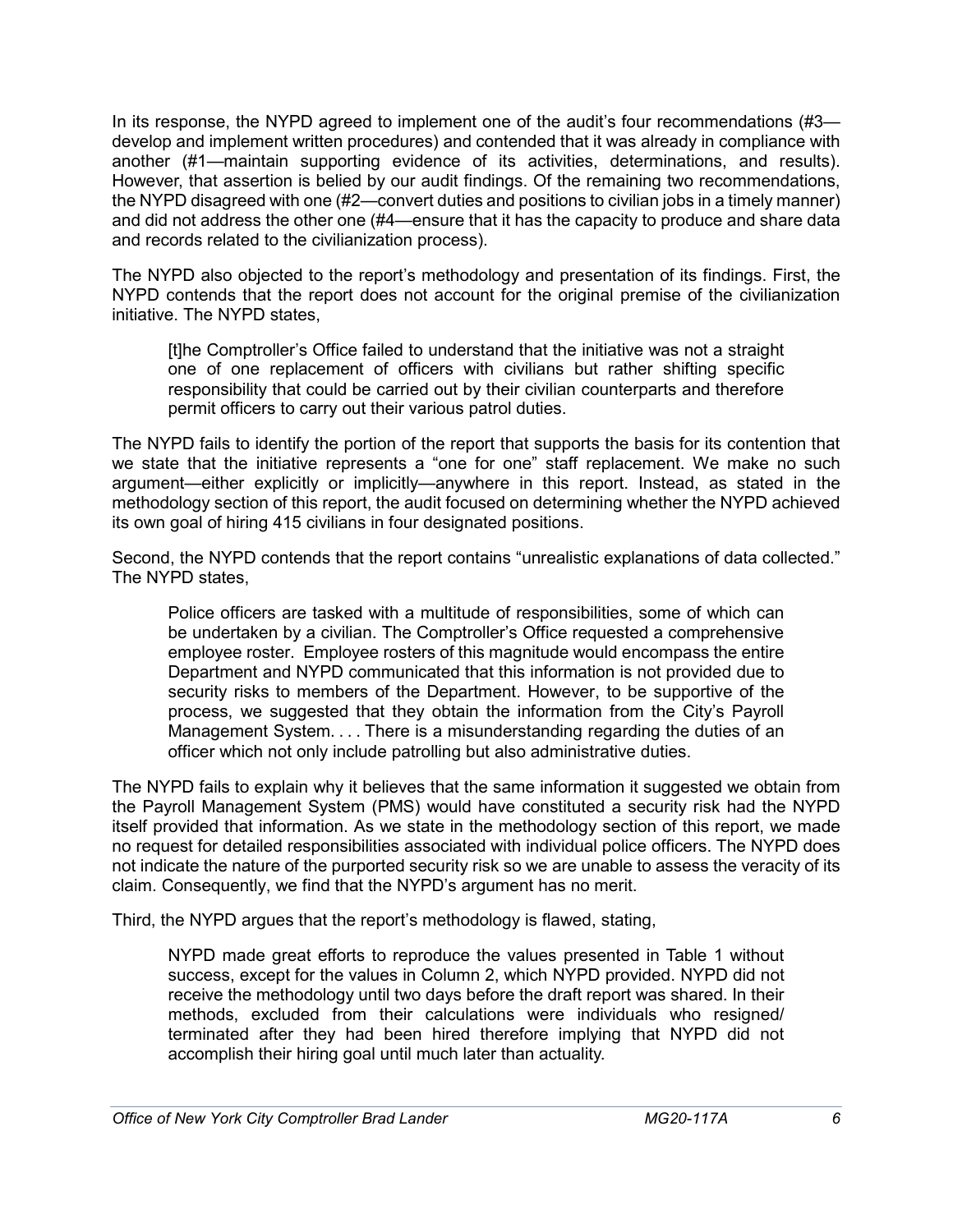As indicated on page 10 of this report, we used the figures reported in Column 2—figures that the NYPD confirmed to be correct—as the basis for our finding that the NYPD's own reporting indicates that the hiring goal was not met. The data in the remaining columns in Table I did not factor into our timeliness analysis. Consequently, the NYPD's argument has no merit.

Finally, the NYPD argued that the audit team failed to "account for challenges during the hiring process", stating that it "communicated to the Comptroller's Office the many challenges experienced throughout the hiring process, some of which were anticipated, while others were not."

Notwithstanding the NYPD's argument regarding hiring challenges, we note on page 12 of this report that the NYPD did not start the hiring process until 18 months after its initiative began. Given the fact that the NYPD is aware of the challenges involved, it is imperative that the agency not delay in initiating the hiring process so that it is better able to meet its hiring goals in a timely manner.

After carefully reviewing NYPD's arguments, we found no basis to change any of the report's findings or conclusions.

The full text of the NYPD's response is included as an addendum to this report.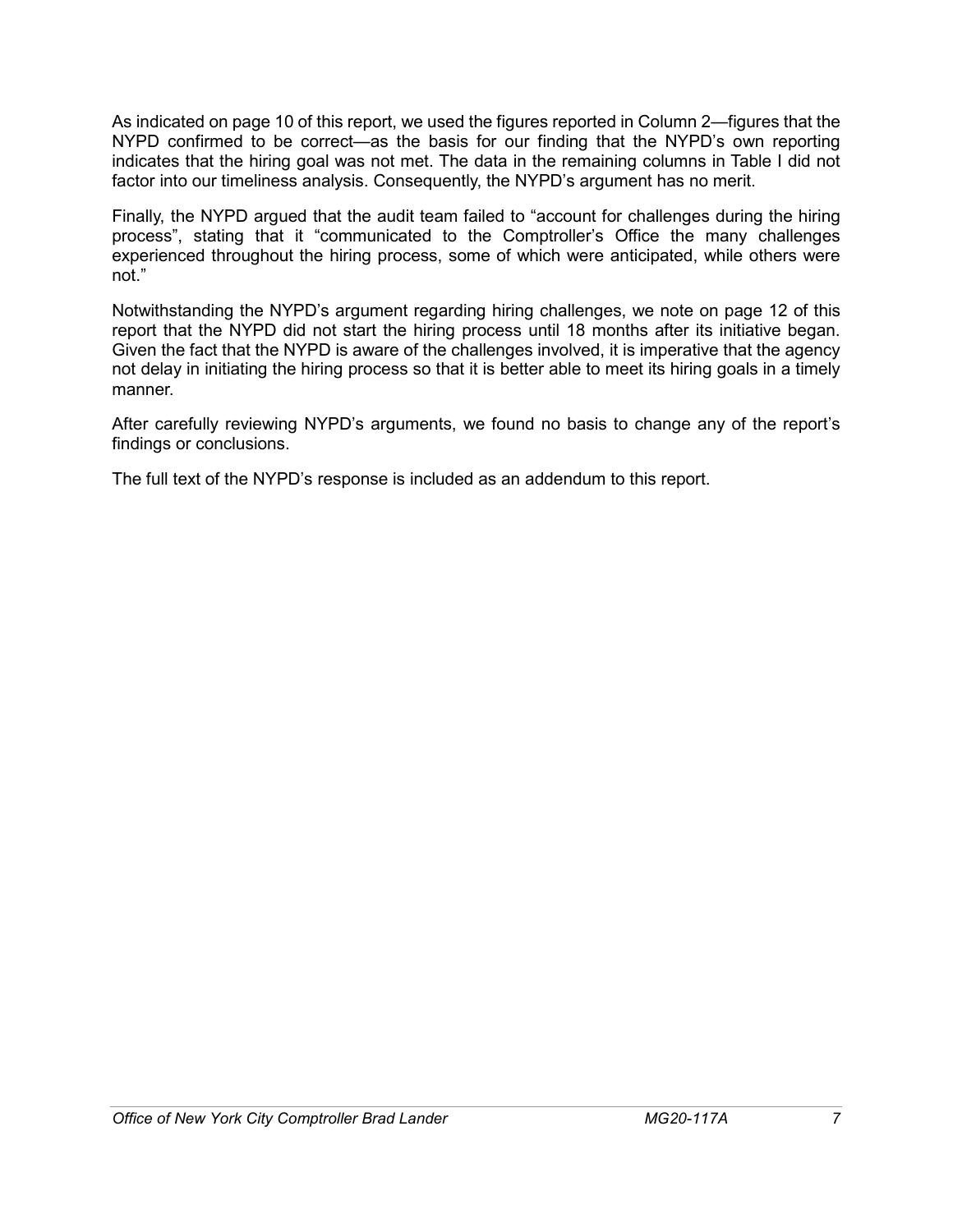# **FINDINGS AND RECOMMENDATIONS**

<span id="page-10-0"></span>While the NYPD has made efforts to civilianize a number of positions within various units in the agency, those efforts have not been systematic and have been delayed when compared to the NYPD's own timetables. Moreover, the NYPD was not able to provide supporting data for the progress reported to the City Council.

The NYPD reported to the City Council that its efforts resulted in the civilianization of 415 positions in Fiscal Years 2016 through 2019 in the following titles: Police Administrative Aide, Crime Analyst, Auto Service Worker and Evidence Property Control Specialist. However, our review of the data the NYPD provided in support of its claimed civilianization of 415 positions found that it was unable to substantiate its reported civilianization of 415 positions. Rather, the evidence it provided was neither internally consistent nor consistent with the corresponding data it submitted to the City Council. Consequently, we cannot assess the degree to which the figures the NYPD reported to the City Council accurately represent actual civilianized positions.

In addition, according to the NYPD's own reports, it did not civilianize the 415 positions until March 31, 2019, 21 months past the target date. Furthermore, although the NYPD reportedly had identified as many as 368 additional civilianizable positions as of May 2019, the agency acknowledged that as of April 2021 it had not yet actually civilianized any of those positions.

Moreover, the NYPD lacks documented policies and procedures governing the civilianization process which may have contributed to the weaknesses that we found in its efforts. Finally, we note that the NYPD declined to provide us with information from its records pertaining to a comprehensive list of uniformed staff.

The above-described weaknesses, if not corrected, will likely continue to hinder management's efforts to effectively utilize civilianization to help increase the number of officers it can assign fulltime to policing duties and to realize related cost savings.

The details of our findings and other issues are discussed in the following sections of this report.

# <span id="page-10-1"></span>**Data Provided by the NYPD Does Not Reconcile with Data That It Submitted to the City Council**

According to the New York City Administrative Code § 14-150, the NYPD is required, on a quarterly basis, to submit to the City Council a "report of the number of positions that are civilianizable, including a listing of each position by job title, and the number of positions that were civilianized."[7](#page-10-2) The City Council includes these statistics in its budget reports. The City Council confirmed that it received all the required quarterly reports from the NYPD for Fiscal Year 2015 through September 30, 2021. However, our review of sampled quarterly reports the NYPD submitted to the City Council revealed that the figures in them do not reconcile with the corresponding data we received directly

 $\overline{a}$ 

<span id="page-10-2"></span><sup>7</sup> "Civilianizable" means "any position that does not require uniformed expertise." *New York City Administrative Code* §14-150(a)(7).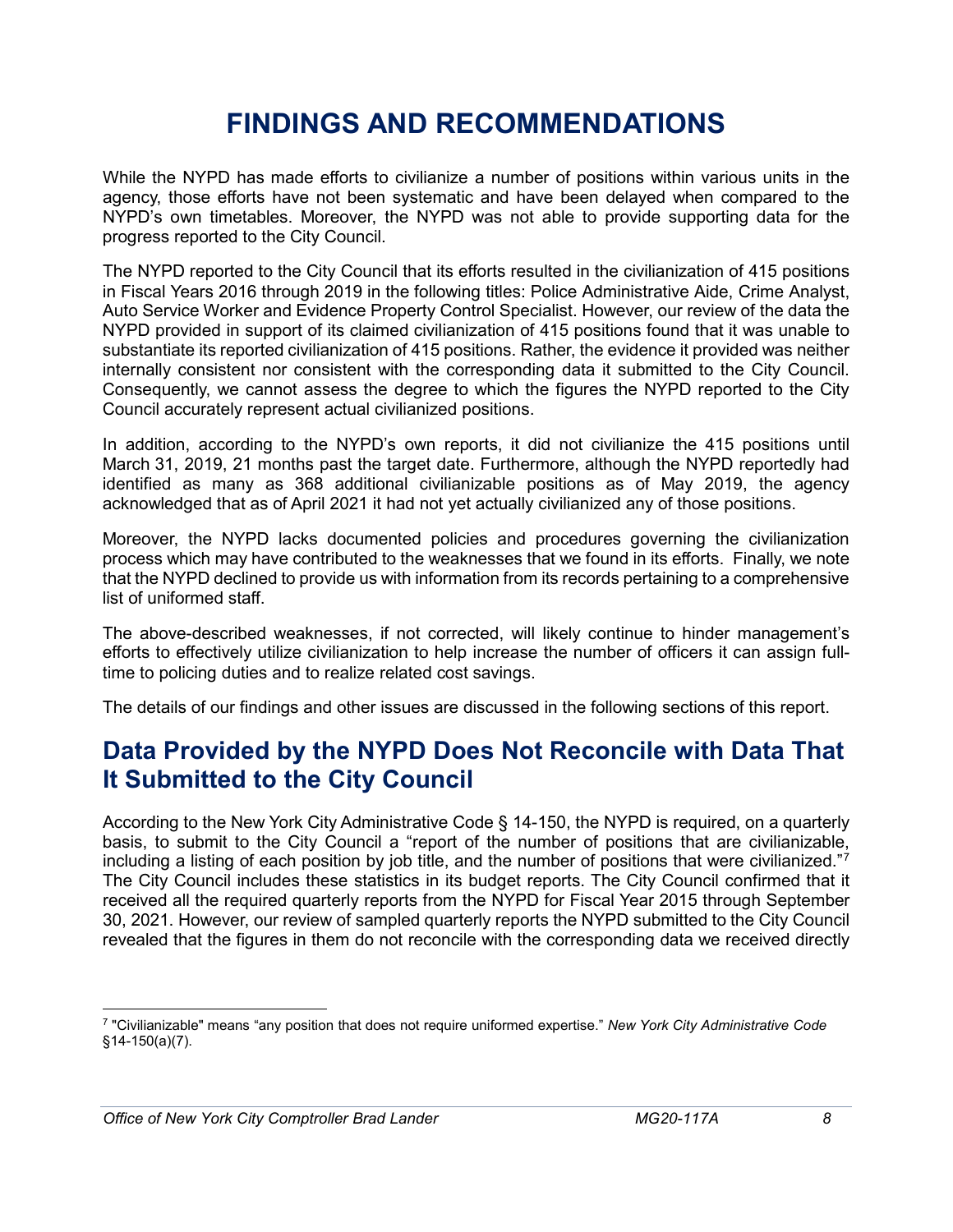from the NYPD. Moreover, the NYPD does not appear to maintain evidence to support the data reported to the City Council regarding the number of positions that were civilianized. $8$ 

Comptroller's Directive #1, *Principles of Internal Control*, at Section 4.4, *Information and Communications*, states, in part,

Management requires both operational and financial data to determine whether they are meeting their agencies' strategic and annual performance plans as well as achieving their goals for the effective and efficient use of resources. . . .Operating information is also needed to determine whether the agency is achieving its compliance requirements under pertinent laws and regulations. . . . Pertinent operational and financial information must be identified, routinely captured, and distributed in a form and time frame that permits people to perform their duties efficiently.

Further, the directive, at Section 5.11 *Appropriate Documentation of Transactions and Internal Controls,* requires that "[a]ll transactions and significant events need to be clearly documented and the documentation readily available for use or examination." At Section 5.9, *Accurate and Timely Recording*, the directive states, in part, "Sound control activities help ensure that all transactions are timely and accurately recorded."

However, inconsistent data provided by the NYPD for this audit calls into question the accuracy and reliability of its legally mandated quarterly civilianization reports to the City Council. Specifically, when we requested evidence to support the number of personnel the NYPD reported it had hired for civilian titles to perform duties previously assigned to uniformed personnel, we received three different datasets, none of which were consistent with the others. Moreover, none of these three datasets matched the numbers in the quarterly reports submitted to the Council, as illustrated in the following table.<sup>[9](#page-11-1)</sup>

l

<span id="page-11-0"></span><sup>&</sup>lt;sup>8</sup> We requested from the NYPD copies of all quarterly reports submitted to the City Council from Fiscal Year 2015 until September 30, 2021. We reviewed the reports sent by NYPD and identified 13 reports that met the criteria stated in New York City Administrative Code § 14-150. The City Council, however confirmed that it received the required reports for all 29 quarters.

<span id="page-11-1"></span><sup>&</sup>lt;sup>9</sup> We requested specific information, including employee number, name, civil service title, and office title, start and end dates within the office title, as well as the earnings within the office title, for all employees that were hired to fill the 415 positions in the 4 relevant titles, Police Administrative Aide, Crime Analyst, Auto Service Worker and Evidence Property Control Specialist, from July 1, 2015 through April 15, 2021.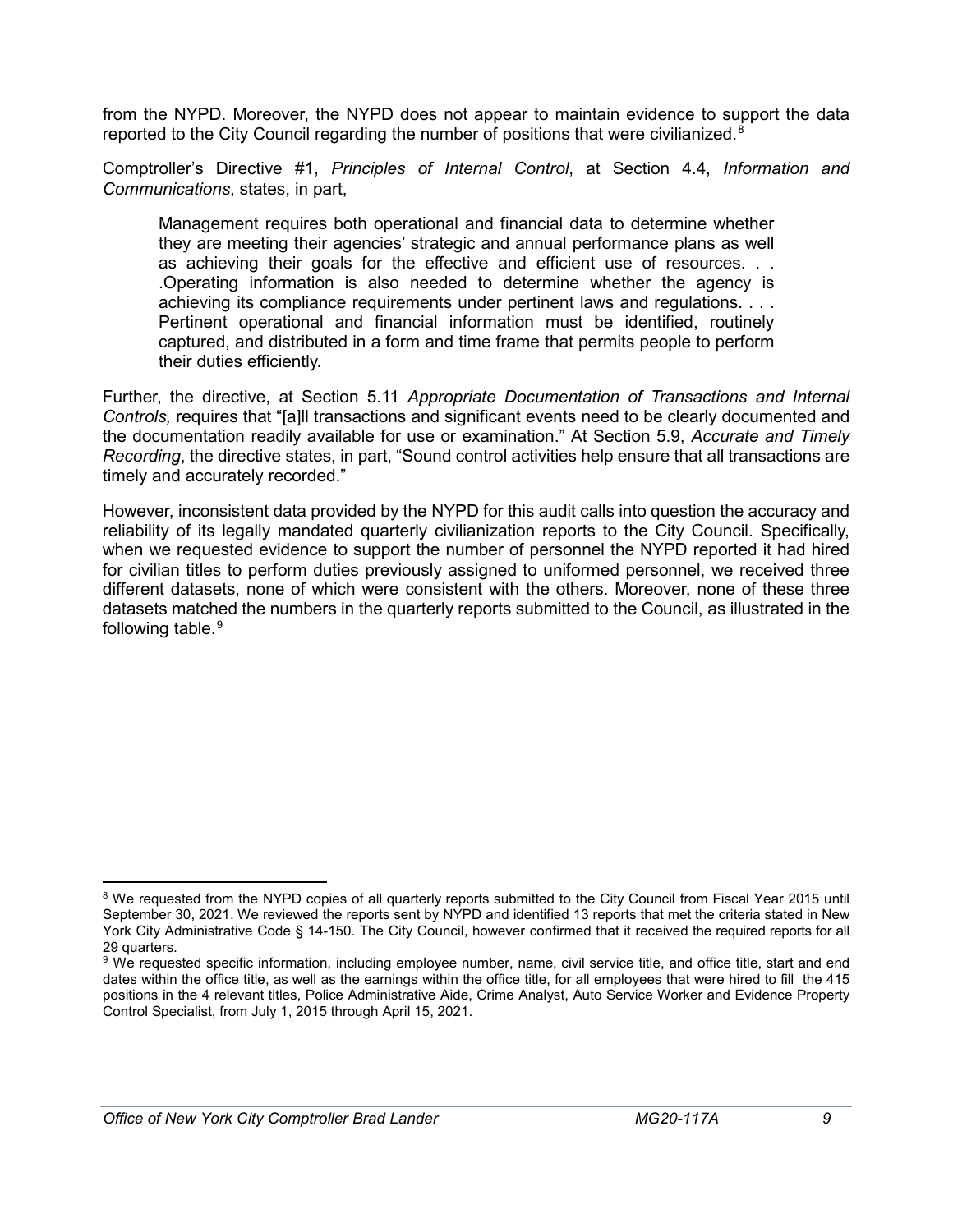#### **TABLE I**

#### Comparison of the NYPD's Quarterly Reports to the City Council with NYPD Data Submitted for this Audit: Civilians Hired to Perform Duties Previously Performed by Uniformed Personnel October 1, 2015 through March 31, 2019<sup>[10](#page-12-1)</sup>

| Column 1                            | Column <sub>2</sub>     | Column 3              | Column 4                                                    | Column 5                                                                            |
|-------------------------------------|-------------------------|-----------------------|-------------------------------------------------------------|-------------------------------------------------------------------------------------|
| <b>Quarterly Report</b>             |                         |                       |                                                             | Cumulative Number of Cumulative Number of Cumulative Number of Cumulative Number of |
| <b>End Date</b>                     | Civilian Employees      | Civilian Employees    | Civilian Employees                                          | Civilian Employees                                                                  |
|                                     | Hired According to the  | Hired According to    | Hired According to                                          | Hired According to                                                                  |
|                                     | <b>Quarterly Report</b> |                       | NYPD Data Submitted NYPD Data Submitted NYPD Data Submitted |                                                                                     |
|                                     | NYPD Submitted to       | for this Audit        | for this Audit                                              | for this Audit                                                                      |
|                                     | the City Council        | (Received April 2021) | (Received June                                              | (Received                                                                           |
|                                     |                         |                       | 2021)                                                       | <b>August 2021)</b>                                                                 |
|                                     |                         |                       |                                                             |                                                                                     |
|                                     |                         |                       |                                                             |                                                                                     |
| Dec. 31, 2015 <sup>11</sup>         | 60                      | 0                     | 0                                                           | $\Omega$                                                                            |
| Mar. 31, 2016                       | 120                     | 38                    | $\mathbf 0$                                                 | 61                                                                                  |
| Jun. 30, 2016                       | 129                     | 91                    | 6                                                           | 132                                                                                 |
| Sep. 30, 2017*                      | 330                     | 252                   | 196                                                         | 498                                                                                 |
| Dec. 31, 2017                       | 407                     | 302                   | 254                                                         | 552                                                                                 |
| Jun 30, 2018                        | 411                     | 295                   | 271                                                         | 571                                                                                 |
| Sep. 30, 2018                       | 411                     | 294                   | 279                                                         | 556                                                                                 |
| Mar. 31, 2019<br>(cumulative total) | 415                     | 290                   | 289                                                         | 591                                                                                 |

\* First report following the NYPD's June 30, 2017 target date for civilianizing 415 positions.

The NYPD provided no explanation for the discrepancies between each of the datasets and the numbers the NYPD provided to the City Council in its quarterly reports, despite several requests for clarifying information. The first two datasets the NYPD provided to us (in April and June 2021) reflect consistently lower numbers of civilian hires than the corresponding figures the NYPD reported to the City Council, while the third dataset the NYPD provided to us reflects mostly higher numbers—and a higher cumulative total—of civilian hires than those reported to the City Council. Based on the unexplained discrepancies between what should be corresponding datasets, we have no assurance that the figures the NYPD reported to the City Council accurately reflect the number of positions that were civilianized.

#### <span id="page-12-0"></span>**Recommendation**

 $\overline{\phantom{a}}$ 

1. The NYPD should ensure that it captures and maintains verifiable supporting evidence of its activities, determinations, and results, pertaining to: (a) the

<span id="page-12-1"></span> $10$  Eight of the 13 reports we obtained from the NYPD were for the time frame of the civilianization initiative of the 415 employees. The remaining five reports were for different time periods (September 30, 2019 through March 31, 2021). <sup>11</sup> The data the NYPD provided to us indicates that no civilians were hired by December 31, 2015, the final date for the

<span id="page-12-2"></span>corresponding Quarterly Report.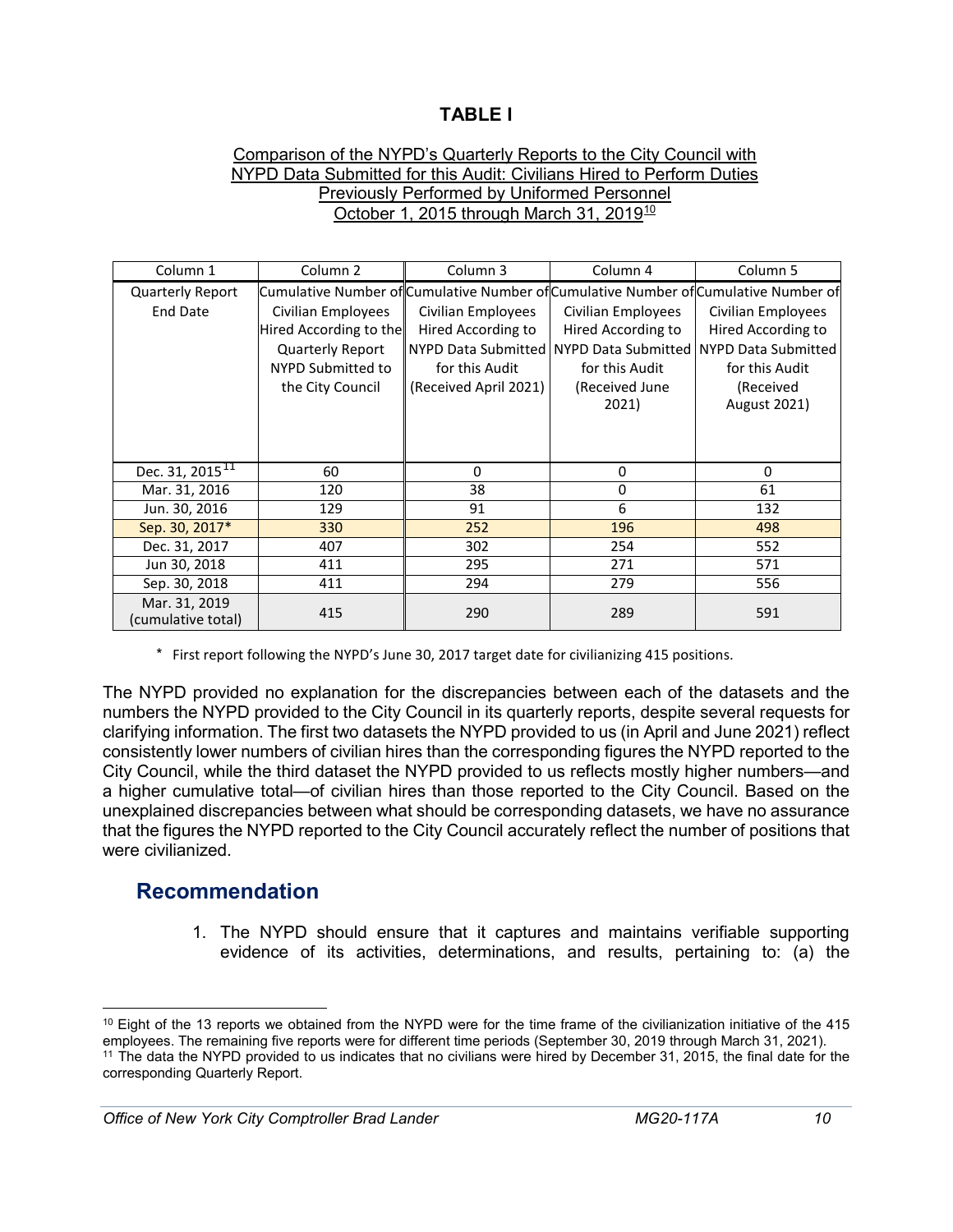identification of civilianizable duties and positions; and (b) its progress in converting them.

*NYPD's Response:* The NYPD believed that it was already in compliance with this recommendation, stating that "…NYPD has identified many responsibilities that could be shifted from police officers to civilian members of service and has continuously done so since 2015.

*Auditor Comment:* Notwithstanding NYPD's claim that it has identified many responsibilities that could be shifted from police officers to civilians, the agency refused to share the data with us. Consequently, we have no basis to confirm its assertion.

# <span id="page-13-0"></span>**The NYPD Did Not Complete Timely Civilianization Initiatives**

According to the reports the NYPD submitted to the City Council through the end of Fiscal Year 2016, the agency had identified 415 civilian positions where it intended to replace uniformed officers with 415 civilian employees by the end of Fiscal Year 2017 (June 30, 2017).<sup>[12](#page-13-1)</sup> While the NYPD subsequently reported to the City Council that it did eventually hire civilians to fill all 415 positions, those reports indicate that the NYPD did not meet its previously stated goal of filling the 415 civilian positions by June 30, 2017.

Based on data received from the NYPD, specifically, its report to the City Council for the quarter ending September 30, 2017—three months after the end of Fiscal Year 2017—the agency had by that date hired only 330 civilians under the civilianization initiative, a total that was 85 hires (20 percent) short of the NYPD's goal of 415 civilian hires by the end of Fiscal Year 2017.<sup>[13](#page-13-2)</sup> [\(](#page-14-2)See Table I, Column 2, above.) The copies of the NYPD's reports to the City Council provided to us for this audit indicate that it was not until March 31, 2019, that the NYPD reported, for the first time, that it had hired all 415 civilians that it had aimed to hire by June 30, 2017 (Table I, Column 2).

Moreover, the inconsistencies in the NYPD's data reported in Table I undercut the reliability of not only the numbers of civilians the NYPD reported having hired but also the time frames in which it reported having hired them. For example, as reflected in Table I, the data shows four different totals for the number of civilians the NYPD reported that it hired through its civilianization initiative as of September 30, 2017 (see the highlighted row in Table I above).

Finally, with respect to the NYPD's more recent civilianization efforts, the agency has halted the process of hiring civilians to perform civilianizable tasks currently assigned to uniformed personnel. According to the NYPD, this was due to "budget constraints." Consequently, although the NYPD reported in its May 2019 City Council report that it had identified an additional 368 positions to civilianize, the NYPD has not yet started the process for civilianizing any of the 368 positions the agency had identified in 2019.[14](#page-13-3)

 $\overline{\phantom{a}}$ 

<span id="page-13-1"></span><sup>12</sup> *City Council Report on the Fiscal 2017 Preliminary Budget*, and the *Fiscal 2016 Preliminary Mayor's Management Report for NYPD*; Issued on March 21, 2016.

<span id="page-13-2"></span><sup>&</sup>lt;sup>13</sup> We did not receive the quarterly report from the NYPD for the quarter ending June 30, 2017 (the end of Fiscal Year 2017). However, we received the report for quarter ending June 30, 2016, in which the NYPD reported that it hired 129 civilians and the report for quarter ending on September 30, 2017, which showed that, as of that date, three months after the end of Fiscal Year 2017, 330 civilians had been hired.

<span id="page-13-3"></span><sup>&</sup>lt;sup>14</sup> The Council recommended that the NYPD implement a hiring freeze as to 102 of those positions.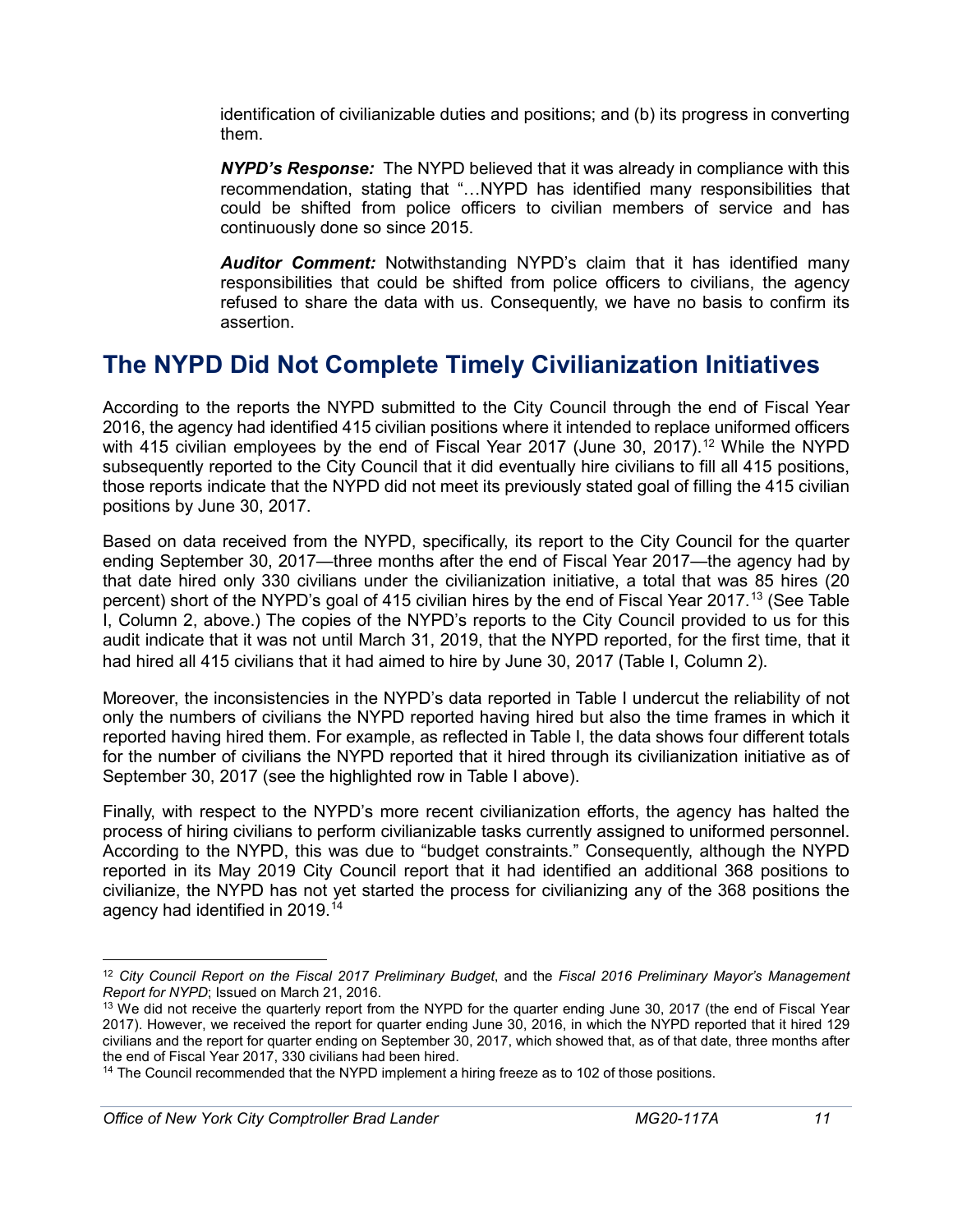During the exit conference NYPD officials explained that there are various stages associated with the hiring of an employee, such as obtaining hiring and budgetary approvals, posting positions, organizing hiring pools, interviewing candidates, conducting background checks, as well as medical and psychological screenings, all of which the agency identified as time consuming. We note, however, that the NYPD did not start the hiring process until December 2016, almost 18 months after the start of the initiative. Given the fact that the NYPD is aware of the above-mentioned obstacles, it is all the more important for the agency to begin the process in a more expeditious manner.

#### <span id="page-14-0"></span>**Recommendation**

2. The NYPD should ensure that when it identifies duties performed and/or positions occupied by uniformed personnel that are appropriate for civilian personnel, it converts those duties and positions to civilian jobs in a timely manner, within reasonable time frames.

<span id="page-14-2"></span>*NYPD's Response:* The NYPD disagreed with this recommendation, stating that "[e]very effort was made to fill the civilianization positions as quickly as possible. Additionally, NYPD is not the only stakeholder involved in the hiring process. The Department has continued to request resources for additional civilianization, but the request has not yet been funded by OMB due to budget constraints, NYPD is unable to bring on additional personnel without OMB approval. Until funding and headcount have been authorized for the identified additional civilianization positions, NYPD cannot proceed.

*Auditor Comment:* As indicated in the report, the NYPD did not start the hiring process until 18 months after its initiative began. Consequently, the agency reported on September 30, 2017—three months beyond its June 30, 2017 target—that it was still 20 percent short of meeting its goal. According to the NYPD's report to the City Council, the agency did not fulfill its civilianization goal until March 31, 2019—21 months *after* its target goal. With respect to the NYPD's more recent efforts, given the fact that the NYPD is aware of the obstacles noted above, it is imperative that the agency begin the hiring process in an expeditious manner.

# <span id="page-14-1"></span>**The NYPD Failed to Demonstrate That It Established Adequate Civilianization Policies and Procedures**

NYPD officials have stated that civilianization is one of their priorities. However, management has not demonstrated that it established an internal control structure that would facilitate the civilianization process.

New York City Comptroller's Directive #1, *Principles of Internal Control,* at Section 4.3, *Control Activities,* discusses the role of internal control activities in helping management implement its policy decisions:

Internal control activities help ensure that management's directives are carried out. They are, basically, the policies, procedures, techniques, and mechanisms used

*Office of New York City Comptroller Brad Lander MG20-117A 12*

l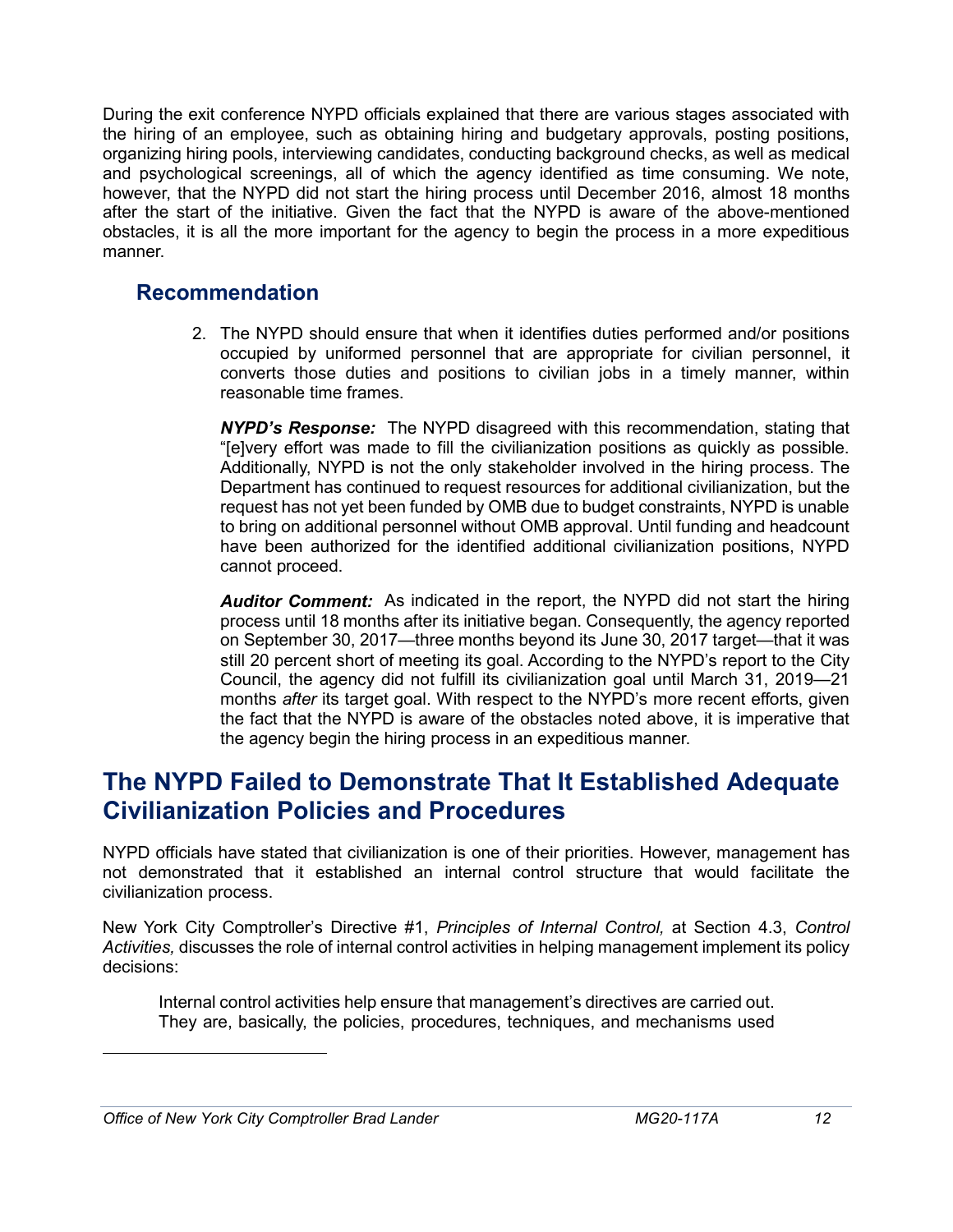to enforce management's direction. They must be an integral part of an agency's planning, implementing, review and accountability for stewardship of its resources.

In addition, the directive, at Section 5.11, *Appropriate Documentation of Transactions and Internal Controls*, states, in part, "Internal controls should be documented in management administrative policies or operating manuals." However, it appears that NYPD management has not established and disseminated written management policies and procedures for the agency to follow in its ongoing efforts to identify uniformed positions that can be civilianized and convert them to civilian positions. Throughout the audit, we asked the NYPD to provide us with various written policies and procedures, including those pertaining to its civilianization initiatives. In response, the NYPD failed to provide us with written policies and procedures pertaining to its civilianization initiatives. In the absence of the requested evidence, we conclude that the NYPD has not documented its procedures for identifying and converting duties and positions appropriate for civilianization in management administrative policies or operating manuals as prescribed by Comptroller's Directive #1.

Civilianization plays a vital role in ensuring that the NYPD does not incur higher expenses than necessary by: (1) assigning uniformed police officers to perform tasks that can be performed by lower salaried civilians; and (2) paying overtime to such officers to perform patrol-related tasks in addition to the civilianizable tasks to which they are assigned. Civilianization is also vital in helping the agency ensure that police officers are effectively utilizing their time and skills to perform the policing duties for which they were hired and trained. The establishment of appropriate policies and procedures is essential to ensuring the important initiative is effectively undertaken.

#### <span id="page-15-0"></span>**Recommendation**

3. The NYPD should develop, disseminate, and implement written management policies and procedures for a comprehensive, continuous, and documented process of identifying duties and positions assigned to uniformed personnel that can be civilianized, as well as methods for implementing and documenting those conversions in a reasonable time frame.

<span id="page-15-1"></span>*NYPD's Response:* The NYPD agreed with this recommendation, stating that "the NYPD has no objection with the recommendation.

# **Other Issues**

To evaluate how many of the claimed positions within our audit scope period the NYPD actually civilianized and to calculate the savings that the agency could achieve through civilianization efforts, we made numerous requests to the NYPD over an extended period for a comprehensive list of uniformed staff. Specifically, we requested a list of all NYPD personnel for each division, unit, and precinct, with the following specifications: name, employee number or unique identifier, job title, job title code, assignment date, annual salary, and uniform allowance. We intended to use that information to estimate the savings that the NYPD had achieved, could have achieved, and could potentially achieve in the future through civilianization efforts. Those estimates would have involved calculating the difference between the costs of the uniformed officers' salaries and fringe benefits and the average corresponding costs of assigning qualified civilians to perform those job duties.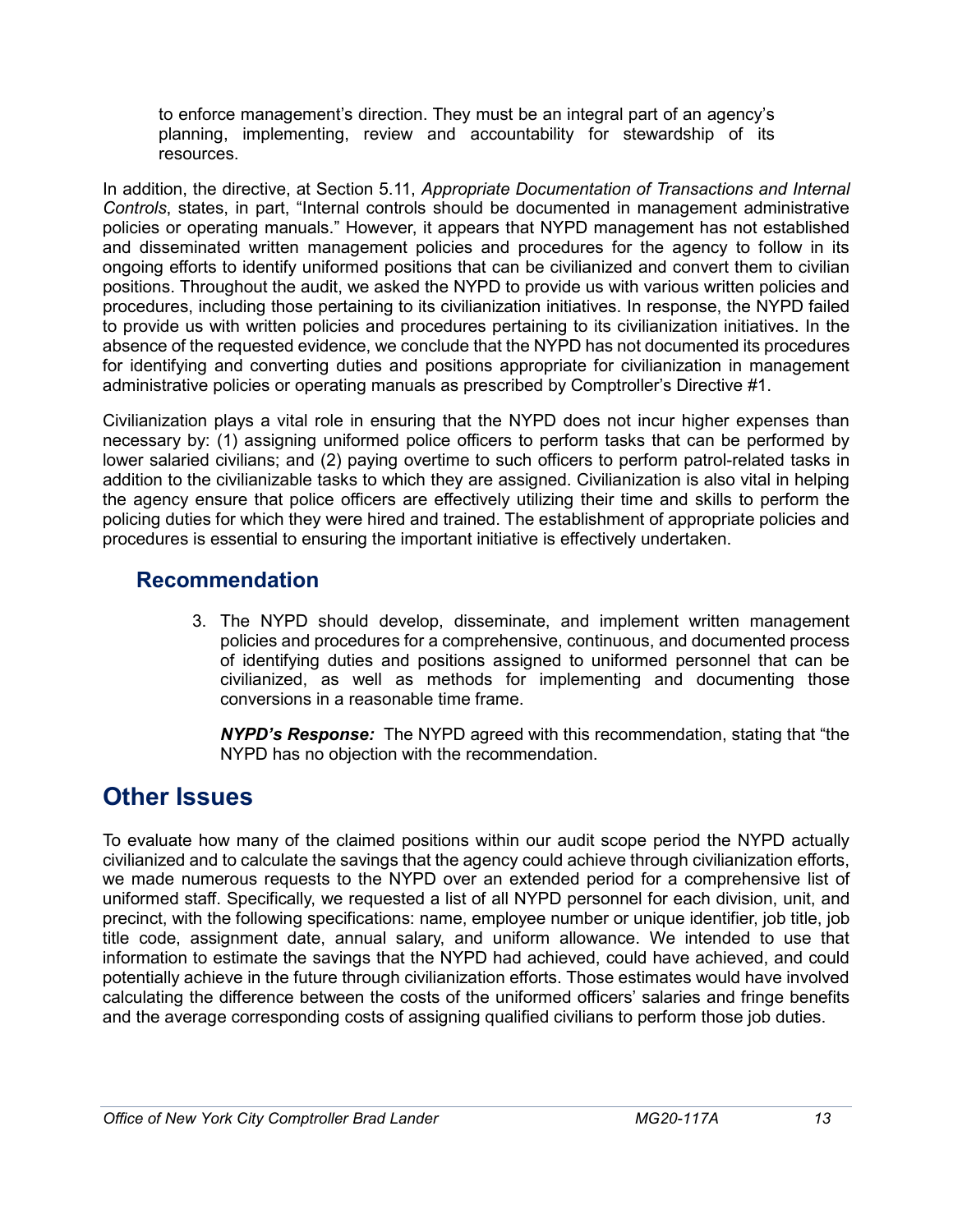However, the NYPD was minimally responsive to our requests, eventually citing potential difficulties and security concerns the agency anticipated it would face were it to attempt to identify, extract, and compile the information we requested, and suggesting that we obtain it through other means.<sup>[15](#page-16-1)</sup> We attempted to obtain the information through those means, but the data obtained (e.g., the population of uniformed personnel) contained discrepancies that, absent corresponding data and explanation from the NYPD, we were unable to resolve. Consequently, we deemed the information available to us from sources other than the NYPD unreliable for the purpose of conducting audit tests and were prevented from comparing staffing levels and calculating the savings that the NYPD could achieve through its civilianization efforts.

Due to the lack of material and clarifying information from the NYPD, as well as the lack of reliable data available to us, we were unable to estimate the savings that the NYPD had achieved, could have achieved, and could potentially achieve in the future through civilianization efforts. According to the Comptroller's Directive #1, at Section 4.5, *Monitoring*, an effective internal control environment requires agency management to monitor agency operations and to use the findings of independent auditors to ensure that the agency's performance is consistent with management's objectives and direction:

Agency management must perform continual monitoring of activities and programs. Independent monitoring may be conducted by an agency's internal audit department, as well as by external auditors such as those of the New York City Office of the Comptroller. . . . Monitoring of internal controls should also include policies and procedures for ensuring that the findings of audits and other internal and external reviews are promptly resolved.

In contrast to that guidance, however, and in contrast to its expressed commitment to civilianization as an agency priority, NYPD management provided no more than minimal cooperation throughout this audit. As described above, NYPD officials disregarded several of our requests for information. The information the NYPD failed to produce would have assisted us in assessing whether, and the extent to which, unformed officers performed tasks potentially appropriate for civilian personnel and calculating the potential monetary savings the agency and the City might realize through further civilianization measures. In the absence of the NYPD's further cooperation, we were unable to compare the relevant uniformed and civilian staffing levels or provide insight into the potential for cost savings.

Under present circumstances, we are concerned that the internal control weaknesses we found will persist and potentially hinder the NYPD's progress in meeting its avowed civilianization objectives. Unless NYPD management adopts an effective system of internal control—currently not evident for *implementing* civilianization measures, its ability to redirect uniformed resources to neighborhood policing duties and to realize related cost savings by civilianizing appropriate tasks will remain in doubt.

#### <span id="page-16-0"></span>**Recommendation**

4. The NYPD should ensure it has the capacity to produce and appropriately share the data and other records it maintains related to personnel and the civilianization

<span id="page-16-1"></span>l <sup>15</sup> We attempted to obtain the information through the Payroll Management System (PMS).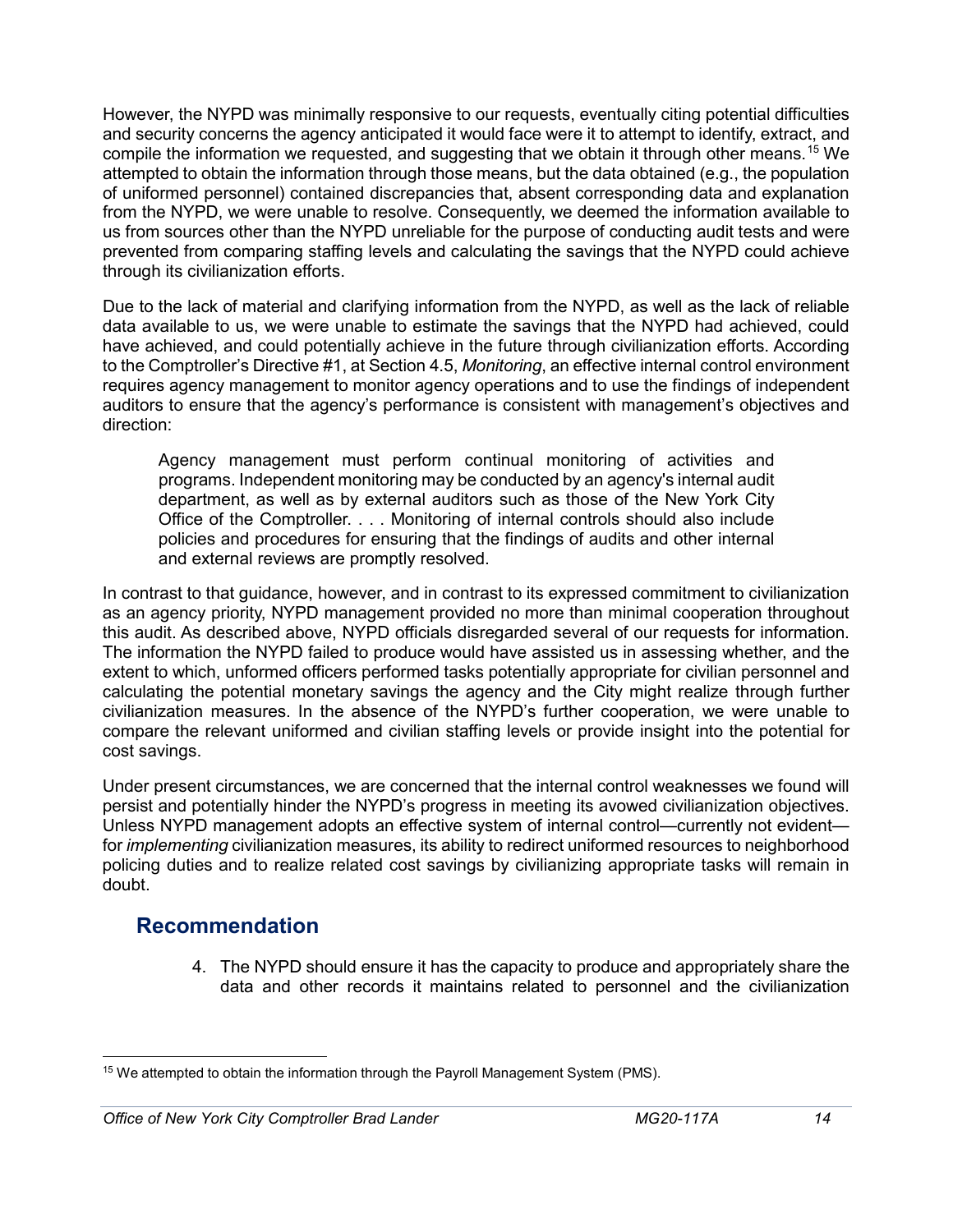process to enable it and the public to determine if it is meeting the objectives of its civilianization mandate.

*NYPD's Response:* The NYPD did not address the focus of this recommendation, instead stating that "As discussed with the Comptroller's Office…civilianization is based on hiring civilians to perform responsibilities that would allow officers to stay on patrol for longer periods of time. The criteria for civilianization reviewed responsibilities performed in some instances by a single officer, and in other cases various officers filled the function as needed. This function based approach, coupled with the fact that there are a significant number of transfers of individual uniformed and civilian personnel throughout the year, means that there is not a name by name roster of individual uniform staff relieved from specific positions for each civilian hire. Rather, the civilian hires allow the Department to gain back thousands of patrol hours which may be performed by different officers at different times."

*Auditor Comment:* In its response, the NYPD discusses its intent regarding its civilianization efforts, but does not address the recommendation itself—that it maintain records and other data that would enable both it and the public to assess the degree to which it is meeting its goals regarding those efforts. Consequently, we reiterate this recommendation and urge the NYPD to implement it.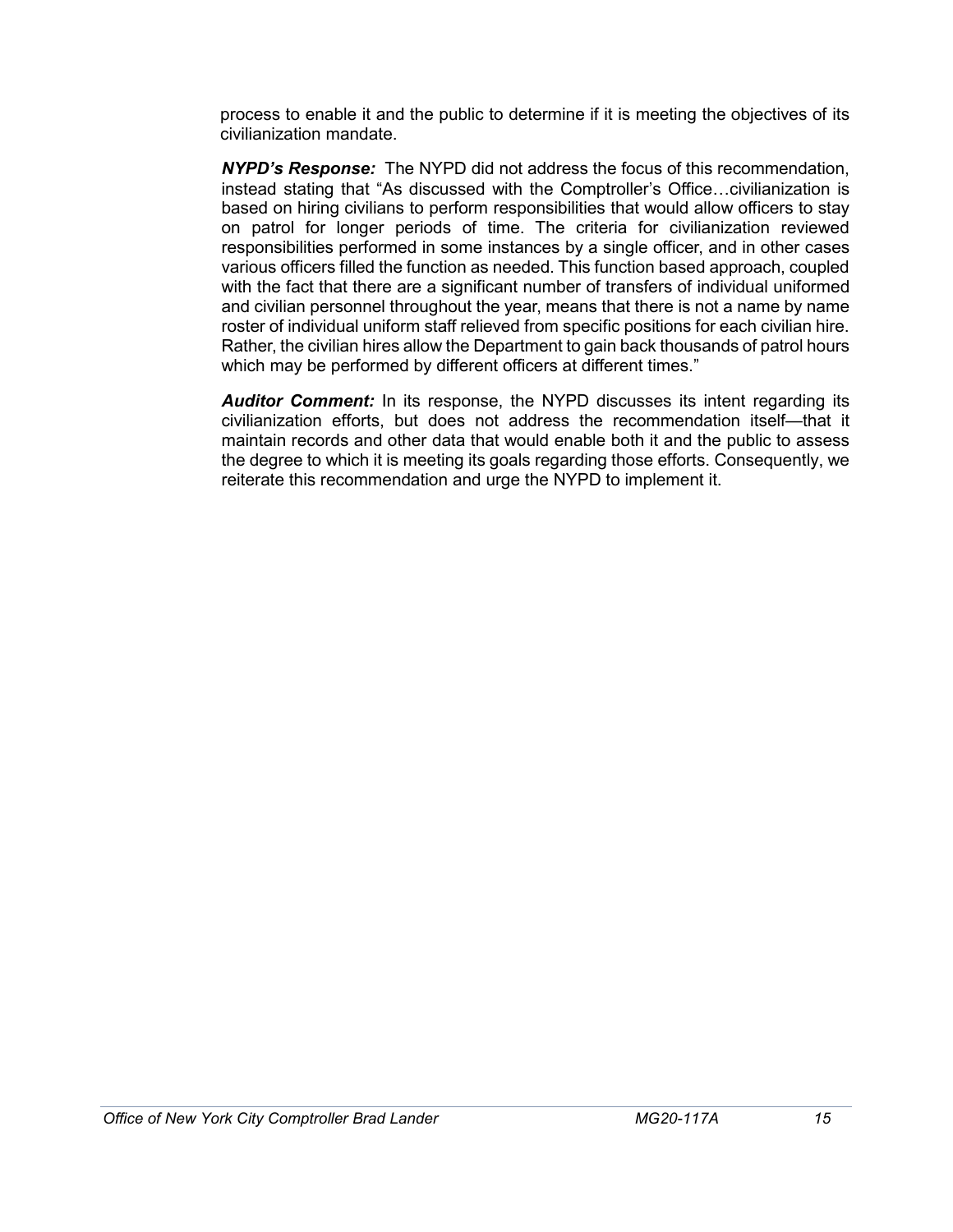# **DETAILED SCOPE AND METHODOLOGY**

<span id="page-18-0"></span>We conducted this performance audit in accordance with generally accepted government auditing standards. Those standards require that we plan and perform the audit to obtain sufficient, appropriate evidence to provide a reasonable basis for our findings and conclusions based on our audit objective. We believe that the evidence obtained provides a reasonable basis for our findings and conclusions based on our audit objective except for the lack of sufficient, appropriate evidence to determine the full population of NYPD uniformed personnel. This severely restricted our objective to determine whether the NYPD had identified all of the positions suitable for civilianization, as well as the associated potential cost savings, as noted below. This audit was conducted in accordance with the audit responsibilities of the City Comptroller as set forth in Chapter 5, §93, of the New York City Charter.

In an effort to calculate the savings that the agency would achieve through its civilianization efforts, we made numerous requests to the NYPD over an extended period of time for a comprehensive list of uniformed staff. Specifically, we requested a list of all NYPD personnel for each division, unit, and precinct, with the following specifications: name, employee number or unique identifier, job title, job title code, assignment date, annual salary, uniform allowance, and (if applicable) date that the uniformed staff had been relieved of their civilian duties as a result of hiring the non-uniformed staff to perform those tasks. Utilizing this information, we intended to estimate the savings that the NYPD could achieve through an expanded civilianization effort by calculating the difference between the uniformed officers' current salary and fringe benefit costs and the average benefit and fringe benefit cost of civilians qualified to perform comparable job duties.

However, the NYPD was largely unresponsive to our requests, eventually refusing to provide the information, stating that we should obtain the information through other means.<sup>[16](#page-18-2)</sup> We attempted to obtain the information through those means, but the data obtained (e.g., the population of uniformed personnel) had discrepancies that, absent corresponding data from the NYPD, we were unable to resolve. Consequently, we deemed the information as unreliable for the purpose of conducting audit tests and were prevented from comparing staffing levels or calculating the savings that the NYPD could achieve through its civilianization efforts.

As a result, our objective was restricted to identifying whether the NYPD had made efforts in identifying positions that can be civilianized within various units in the Department. However, due to the lack of reliable data, we were unable to evaluate the NYPD's progress towards transferring these tasks to non-uniformed personnel.

The scope of this audit was July 1, 2017 through September 30, 2021.

To accomplish our objective and to obtain an understanding of the civilianization process and the NYPD's methods to achieve the civilianization goals, we reviewed the New York City Administrative Code § 14-150 Police Department Reporting Requirements No.7, the 2015 through 2020 NYPD Budget reports published by the New York City Council, the 10 Year Plan issued by the New York City Council, as well as reviewed Comptroller's Directive #1, *Principles of Internal Control*.

<span id="page-18-1"></span>To learn about the civilianization process, we conducted walkthroughs with various NYPD officials, including: the Deputy Commissioner for Management and Budget, the Deputy Chief for the Office

<span id="page-18-2"></span>l <sup>16</sup> We attempted to obtain the information through PMS.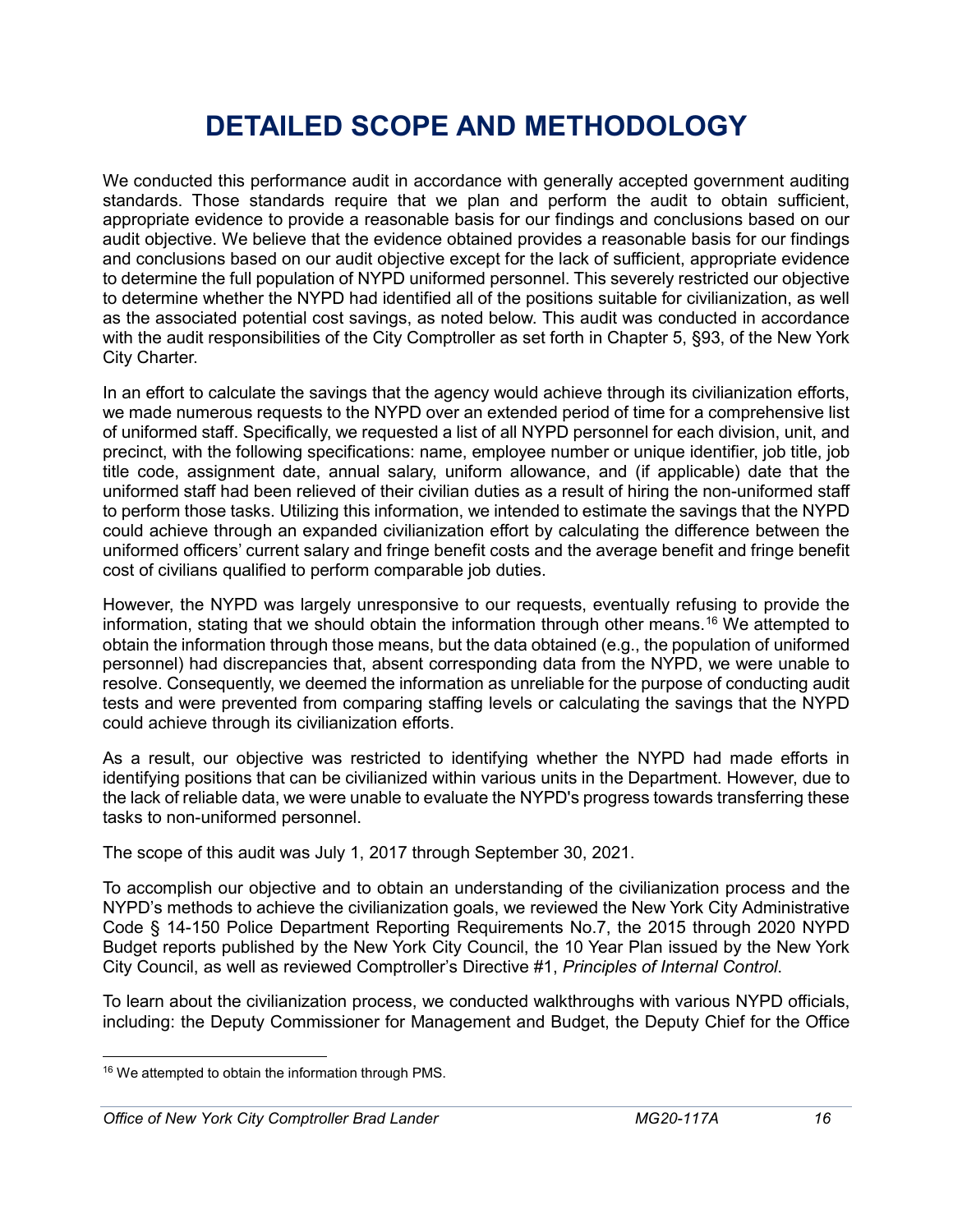of the Deputy Commissioner for Management and Budget, Administrative Staff Analyst for the Office of Deputy Commissioner Management and Budget, Administrative Staff Analyst for the Office of Risk Management Bureau, Assistant Commissioner of Human Resources Division, Executive Director of Human Resources Division, Sergeant for the Quality Assurance Division, and the Deputy Inspector of Personnel. Throughout the audit, we asked the NYPD to provide us with various written policies and procedures, including those pertaining to its civilianization initiatives.

To determine whether the NYPD makes continuous effort to civilianize positions, we requested statistics from Fiscal Year 2016 through Fiscal Year 2020. We also reviewed:

- *Report on the Fiscal 2016 Preliminary Budget* and the *Fiscal 2015 Preliminary Mayor's Management Report*; issued on March 12, 2015;
- *Report on the Fiscal 2017 Preliminary Budget*, and the *Fiscal 2016 Preliminary Mayor's Management Report*; issued on March 21, 2016;
- *Report on the Fiscal 2018 Preliminary Budget*, and the *Fiscal 2017 Preliminary Mayor's Management Report*; issued on March 14, 2017; and
- *Report to the Committee on Finance and the Committee on Public Safety on the Fiscal 2020 Executive Plan*, the *Ten-Year Capital Strategy for Fiscal 2020-2029*, and *Fiscal 2020 Executive Capital Commitment* Plan; New York Police Department, Issued on May 15, 2019 by the City Council.

To determine whether the NYPD submits its quarterly civilianization reports to the City Council as required by the NYC Administrative Code § 14-150 *Police Department Reporting Requirements No.7*, we requested from the NYPD the quarterly reports for Fiscal Year 2015 through September 2021 and reviewed the 13 reports provided by NYPD. We also contacted the representatives of the City Council Finance and Budget Committee and obtained verification of the receipt of the quarterly reports for Fiscal Year 2015 through September 2021.

Further, to assess the adequacy of the NYPD's civilianization efforts for FYs 2016 and 2017, we requested a list of all employees that were hired under the terms of the Fiscal Year 2016 civilianization initiative. This included the employee number, name, civil service title, start and end dates within the title, as well as the earnings within the title. We compared the list we received on April 30, 2021, to the statistical data reported in the City Council (issued on March 12, 2018). We submitted the results to the NYPD for explanation. In response, NYPD provided additional data, which we compared once more to the statistics in the City Council and once again requested for the NYPD to explain the discrepancies. We then received a third set of data from the NYPD and compared it to the City Council statistics. Finally, we also compared the three sets of data to ascertain whether a pattern exists in the discrepancies between the datasets.

Finally, to assess progress of the civilianization initiative designed in Fiscal Year 2019, we reviewed the report issued by the City Council on May 15, 2019.[17](#page-19-0) We also requested and reviewed NYPD civilianization quarterly reports for Fiscal Year 2019 through September 30, 2021.

<span id="page-19-0"></span>l <sup>17</sup> Report to the Committee on Finance and the Committee on Public Safety on the Fiscal 2020 Executive Plan, the Ten-*Year Capital Strategy for Fiscal 2020-2029*, and *Fiscal 2020 Executive Capital Commitment Plan for NYPD*; Issued on May 15, 2019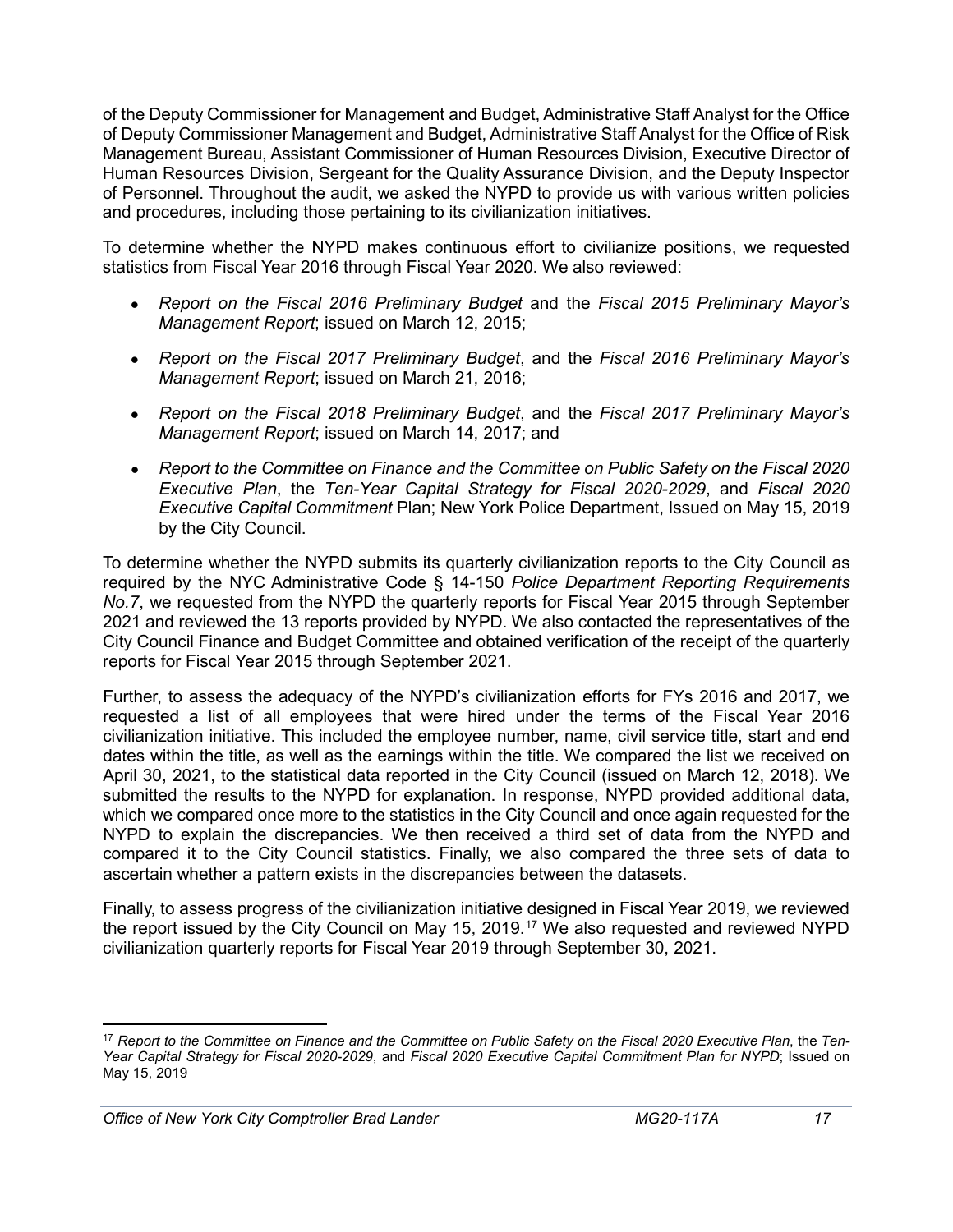The results of the above tests provided a reasonable basis for us to assess the NYPD's efforts in identifying positions that can be civilianized.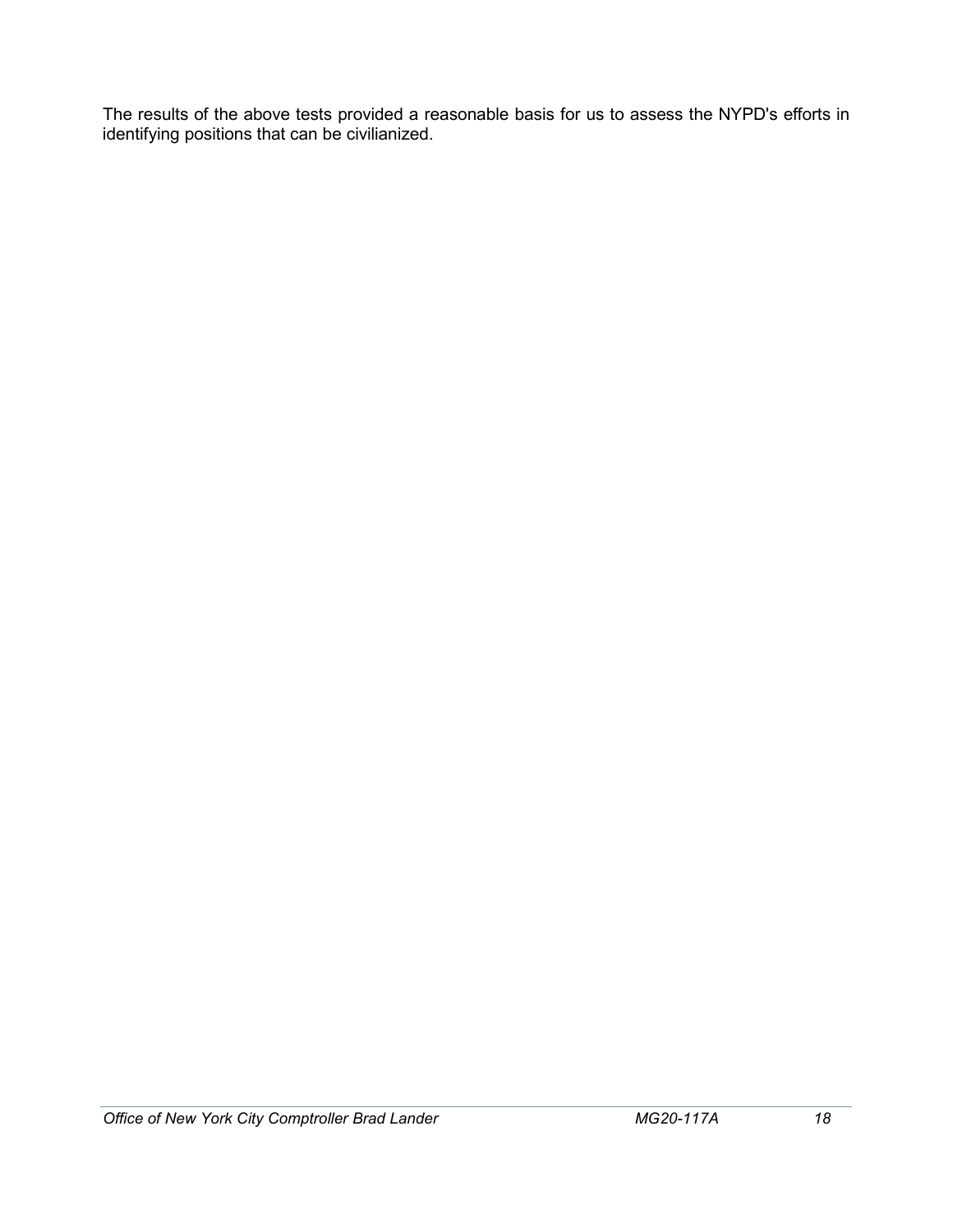

POLICE DEPARTMENT RISK MANAGEMENT BUREAU 375 PEARL STREET, 20TH FLOOR **NEW YORK, NY 10038** (718) 610-8530

December 17, 2021

Marjorie Landa Deputy Comptroller for Audit Office of New York City Comptroller Scott M. Stringer 1 Centre Street, Room 1100 New York, NY 10007

#### Audit Report on the New York City Police Department's Civilianization Efforts MG20-Re: 117A

Dear Deputy Comptroller Landa:

This is a response to the draft report on the New York City Police Department's Civilianization Efforts issued by the Office of the Comptroller encompassing the audit period of July 1, 2017 through September 30, 2021. As discussed in greater detail below, we are concerned with the methodology utilized and we disagree with the framing of the findings that were presented. This information has been communicated with the Office of the Comptroller on numerous occasions but remains unaddressed.

#### Refusal to account for the original premise of the Civilianization Initiative.

It was conveyed to the Comptroller's Office on numerous occasions that the 2015 Civilianization Initiative was created to support the Patrol Enhancement and Neighborhood Based Policing Initiative. The Neighborhood Policing Initiative required police officers to fulfill its core premise of maximizing the enforcement strength of the Department and serve New Yorkers. The idea was to hire civilians to perform administrative and other non-patrol functions being performed by police officers thereby lessening the need for officers to fill these roles and allowing the Department to gain back thousands of patrol hours on the street. The Comptroller's Office failed to understand that the initiative was not a straight one for one replacement of officers with civilians but rather shifting specific officer responsibilities that could be carried out by their civilian counterpart and therefore permit officers to carry out their various patrol duties. In some cases, the same officer was serving in a function, in other cases various officers filled the function as needed.

#### Fundamental misunderstanding of the roles and responsibilities of a police officer and unrealistic expectations of data collection.

Police officers are tasked with a multitude of responsibilities, some of which can be undertaken by a civilian. The Comptroller's Office requested a comprehensive employee roster. Employee

COURTESY · PROFESSIONALISM · RESPECT Website: http://nyc.gov/nypd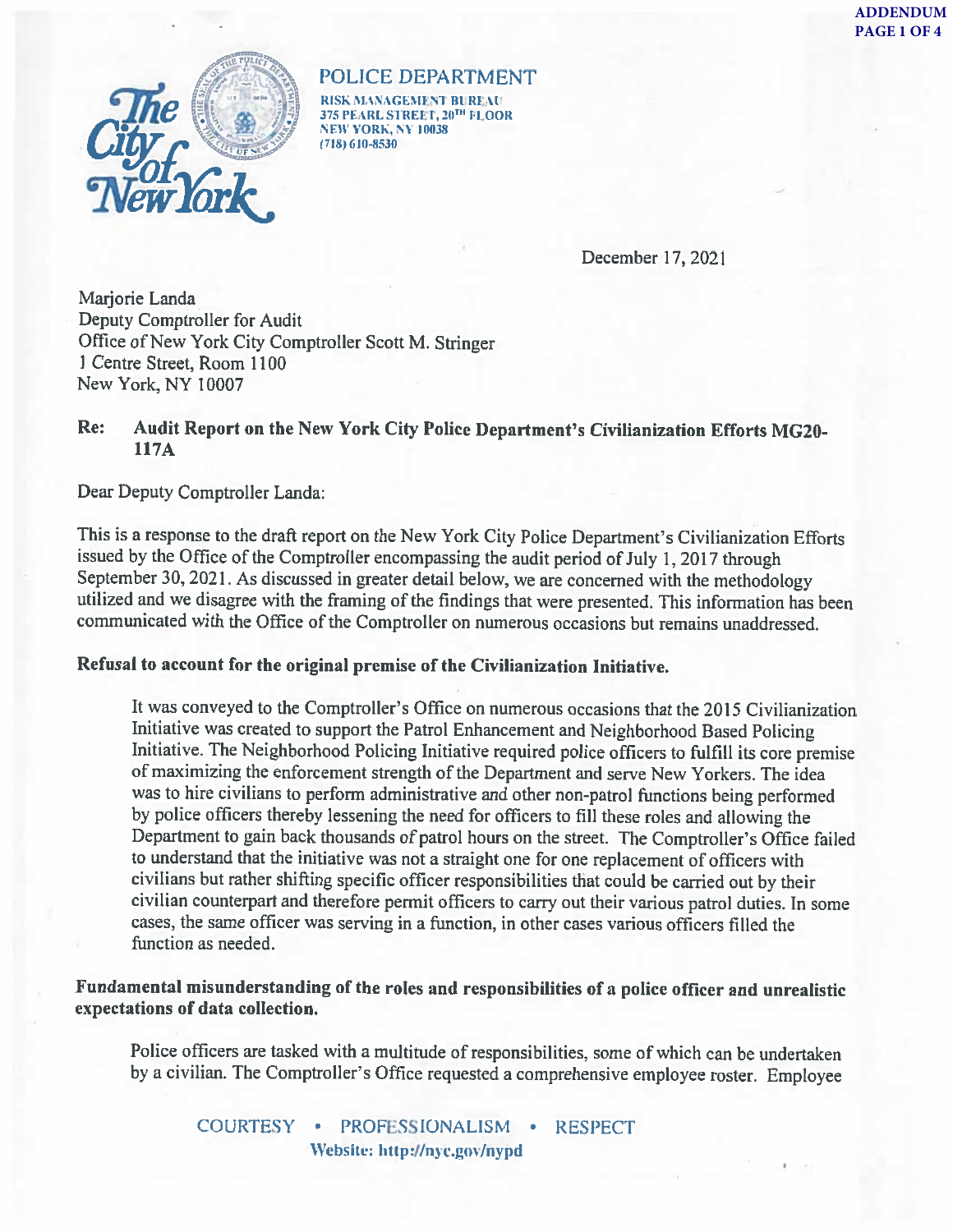**ADDENDUM** 

rosters of this magnitude would encompass the entire Department and NYPD communicated that PAGE 2 OF 4 this information is not provided due to security risks to the members of the Department. However, to be supportive of the process, we suggested they obtain the information from the City's Payroll Management System. We advised that this information would not fulfill their inquiry as the Civilianization Initiative was predicated on shifting responsibilities rather than individuals (see Refusal to account for the original premise of the Civilianization Initiative). There is a misunderstanding regarding the duties of an officer which not only include patrolling but also administrative duties. The addition of civilians would not replace officers, rather it would shift administrative duties from officers to civilians thereby allowing officers to devote more time to patrolling.

#### The data presented in this report is based off flawed methodology which is why it does not match the city council report.

The Comptroller's Office claimed that the NYPD did not complete timely civilianization initiatives but the Department questions the methodology used by the Comptroller's Office since the data provided by city council could not be reconciled and was not communicated to the Department until the very end of the audit.

NYPD made great efforts to reproduce the values presented in Table 1 without success, except for the values in Column 2, which NYPD provided. NYPD did not receive the methodology until two days before the draft report was shared. In their methods, excluded from their calculations were individuals who resigned / terminated after they had been hired therefore implying that NYPD did not accomplish their hiring goal until much later than actuality.

#### Failure to account for challenges during the hiring process.

NYPD communicated to the Comptroller's Office the many challenges experienced throughout the hiring process, some of which were anticipated, while others were not. All NYPD hires require a comprehensive background investigation; many candidates were not cleared and others withdrew / declined after being selected. Some candidates such as Evidence and Property Control Specialist and Auto Service Worker also require a medical examination. In addition, the title of Evidence and Property Control Specialist requires a psychological evaluation. The Department held regular meetings to track progress of these hires and discuss any obstacles and the necessary action.

All titles require internal approvals, as well as approval by the Mayor's Office of Management and Budget (OMB). Additionally, the hiring process was delayed for Crime Analyst as this title did not exist prior to March 2017. The Department of Citywide Administrative Services (DCAS) was asked by the NYPD to create this title. Knowing this, NYPD proactively hired civilians under the Statistician title while DCAS completed their process. NYPD took the initiative to advertise these positions on LinkedIn and the website for the International Association of Crime Analysts to begin gathering applicants prior to the title creation.

Consequently, the audit does not reflect a complete or accurate depiction of the process or the work that the Department has done in this area. 35% of the NYPD is comprised of civilian members of service and the Department is making great strides to improve our Civilianization Initiatives.

#### 1. Response to recommendation #1

The NYPD should ensure that it captures and maintains verifiable supporting evidence of its activities, determinations, and results, pertaining to (a) the identification of civilianizable duties and positions and (b) its progress in converting them.

COURTESY • PROFESSIONALISM • **RESPECT** Website: http://nyc.gov/nypd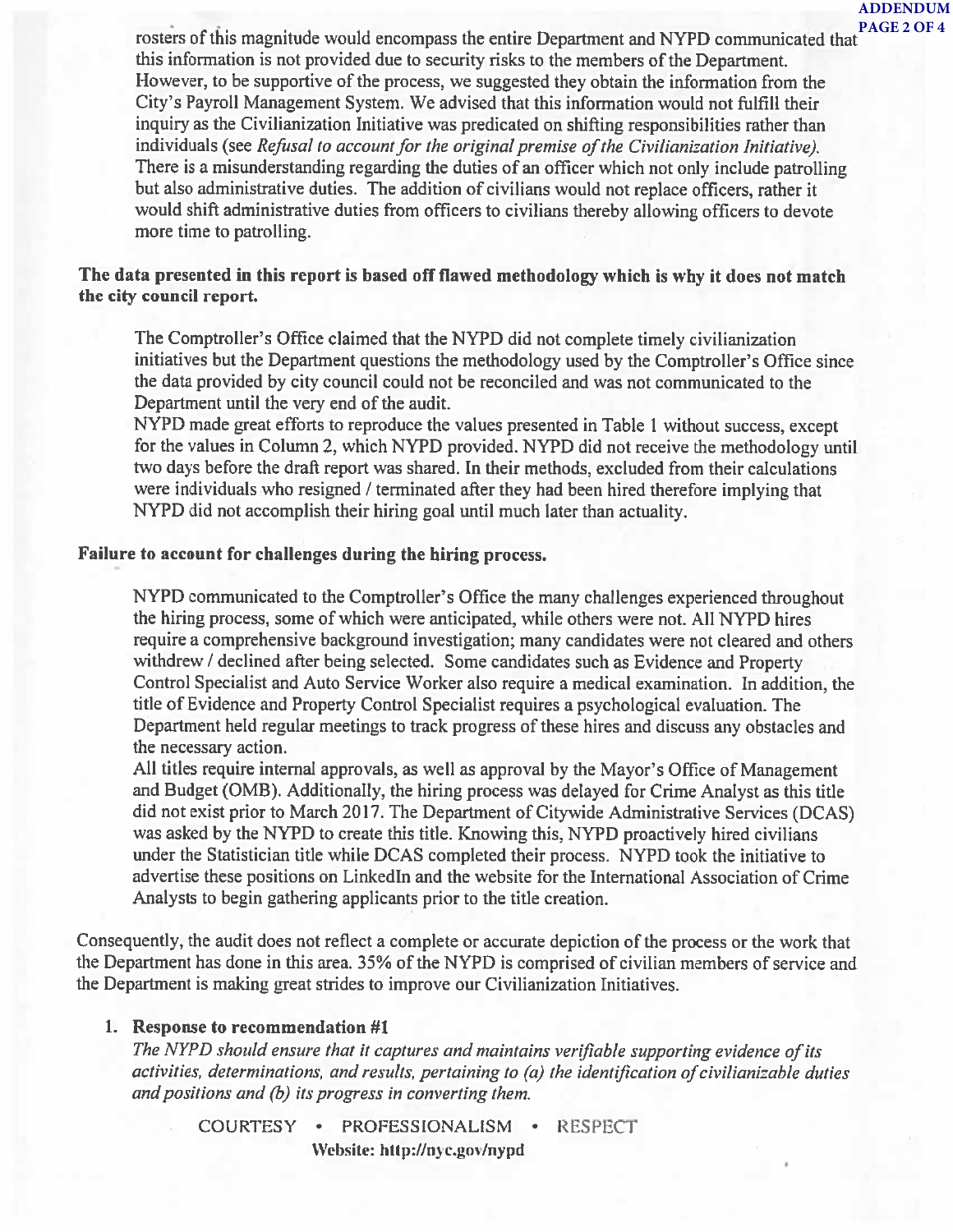As discussed in the section titled Refusal to account for the original premise of the Civilianization Initiative, NYPD has identified many responsibilities that could be shifted from police officers to civilian members of service and has continuously done so since 2015.

#### 2. Response to recommendation #2

The NYPD should ensure that when it identifies duties performed and/or positions occupied by uniformed personnel that are appropriate for civilian personnel, it converts those duties and positions to civilian jobs in a timely manner, within reasonable timeframes.

This recommendation does not account for the information shared with the Comptroller's Office detailed in the section Failure to account for challenges during the hiring process. Every effort was made to fill the civilian positions as quickly as possible. Additionally, NYPD is not the only stakeholder involved in the hiring process. The Department has continued to request resources for additional civilianization, but the request has not yet been funded by OMB due to budget constraints. NYPD is unable to bring on additional personnel without OMB approval. Until funding and headcount have been authorized for the identified additional civilianization positions, NYPD cannot proceed.

#### 3. Response to recommendation #3

The NYPD should develop, disseminate, and implement written management policies and procedures for a comprehensive, continuous, and documented process of identifying duties and positions assigned to uniformed personnel that can be civilianized, as well as methods for implementing and documenting those conversions in a reasonable timeframe.

NYPD has no objection with the recommendation.

#### 4. Response to recommendation #4

The NYPD should ensure it has the capacity to produce and appropriately share the data and other records it maintains related to personnel and the civilianization process to enable it and the public to determine if it is meeting the objectives of its civilianization mandate.

As discussed with the Comptroller's Office and in the section Refusal to account for the original premise of the Civilianization Initiative, civilianization is based on hiring civilians to perform responsibilities that would allow officers to stay on patrol for longer periods of time. The criteria for civilianization reviewed responsibilities performed in some instances by a single officer, and in other cases various officers filled the function as needed. This function based approach, coupled with the fact that there are a significant number of transfers of individual uniformed and civilian personnel throughout the year, means that there is not a name by name roster of individual uniform staff relieved from specific positions for each civilian hire. Rather, the civilian hires allow the Department to gain back thousands of patrol hours which may be performed by different officers at different times.